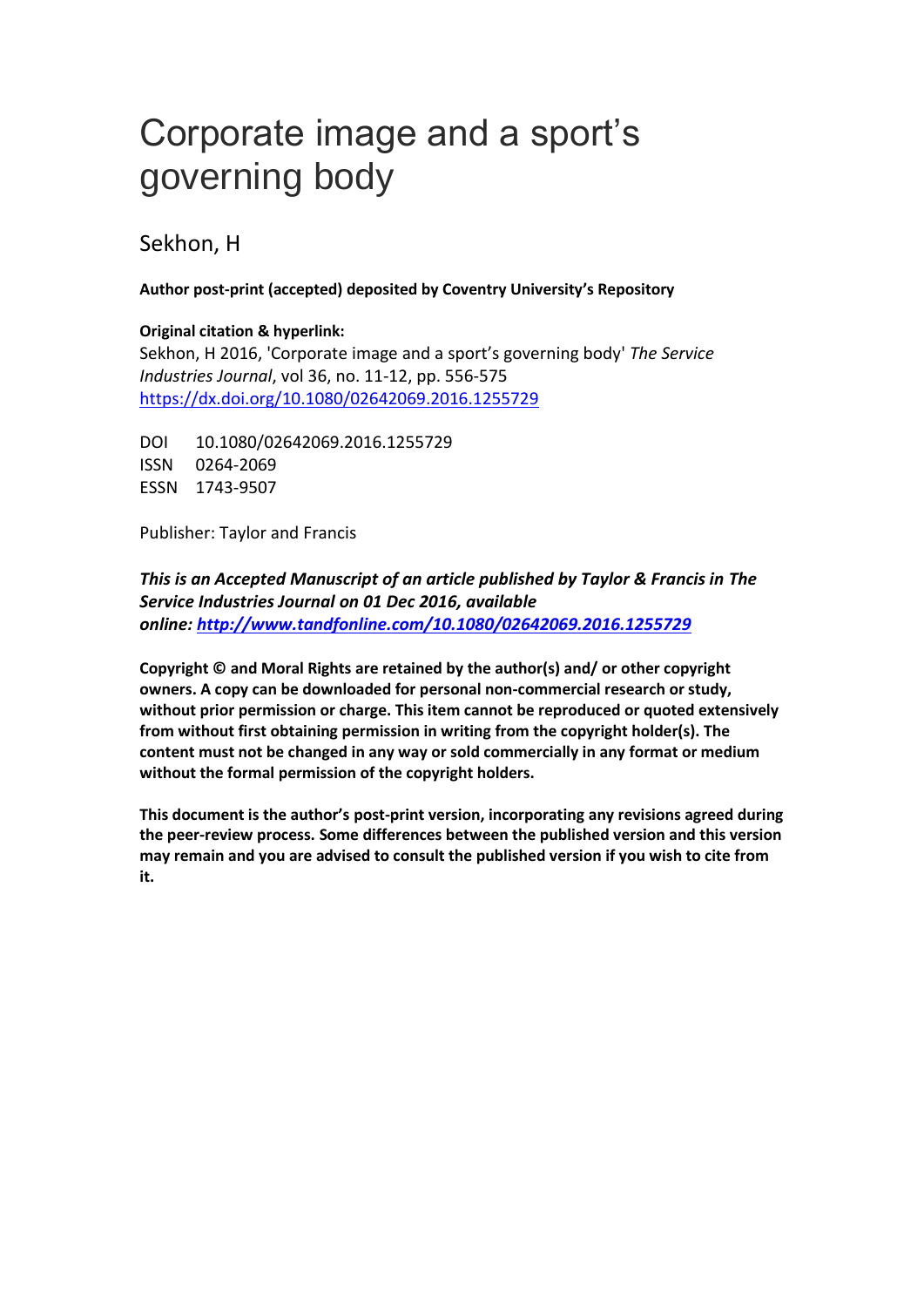# **Corporate image and a sport's governing body**

## **ABSTRACT**

This study provides a topical examination of corporate image and a sport's governing body. Our study is based on 500 worldwide followers of football and has major implications because it serves as a basis for understanding how sports fans might develop and maintain trust in a governing body, and what the attendant antecedents and consequences are. The evidence from our research shows that the key attribute that enables a sport's governing body to build trust is corporate image; corporate image is different to corporate reputation because it is built on mental imagery rather than value judgements. This finding, we argue, is also applicable to other sports' governing bodies, particularly when there is a need to repair or re-build trust. The management of corporate image, as a mental image, is particularly significant if a sport's governing body's corporate image is called into question because income streams may be undermined.

**Keywords:** corporate image, sport, trust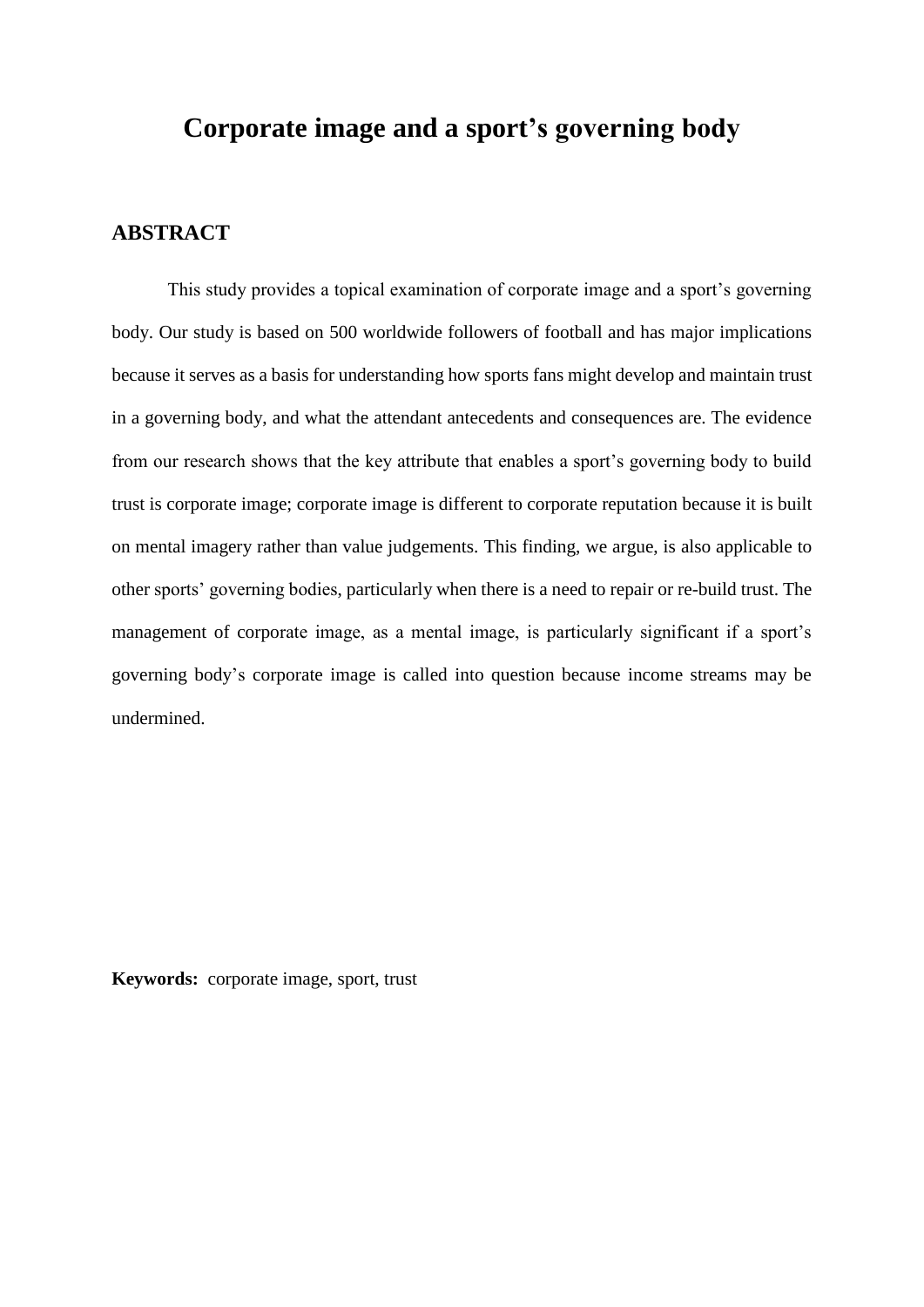## **Corporate image and a sport's governing body**

## **INTRODUCTION**

This article focuses on the role of corporate image and trust in the context of a sport's governing body. By its very nature, sport must be seen to be representing a fair contest embodying the true spirit of competition. Reactions to scandals involving doping, match fixing and other such unsavory events are testament to the crucial importance of stakeholders upholding a strong corporate image and trust in the governance and outcomes of sporting encounters (Maening, 2005). Equally, there is much at stake as the global sporting industry generates revenues of many billions of dollars through gate receipts, broadcast rights, merchandize sales, sponsorship and other revenue streams (Milano & Chelladurai, 2011). Should the corporate image be portrayed poorly and trust in a sport be called into question, then it is likely that revenue streams would be threatened or undermined (Glantz, 2010).

Despite the undoubted importance of a strong image and resultant trust and the role of the relevant governing body in creating and maintaining conditions that maximize potential benefits for all stakeholders, including commercial sponsors, our understanding of corporate image and its interplay with constructs such as trust is rudimentary (Tran, Nguyen, Melewar & Bodoh, 2015). Given the importance of corporate image for a governing body, the precise objectives of the study are to: (a) present and validate a coherent set of antecedents of corporate image for a sport's governing body; and, (b) identify how these antecedents impact on corporate image and, in turn, how corporate image informs trust. Therefore, taking the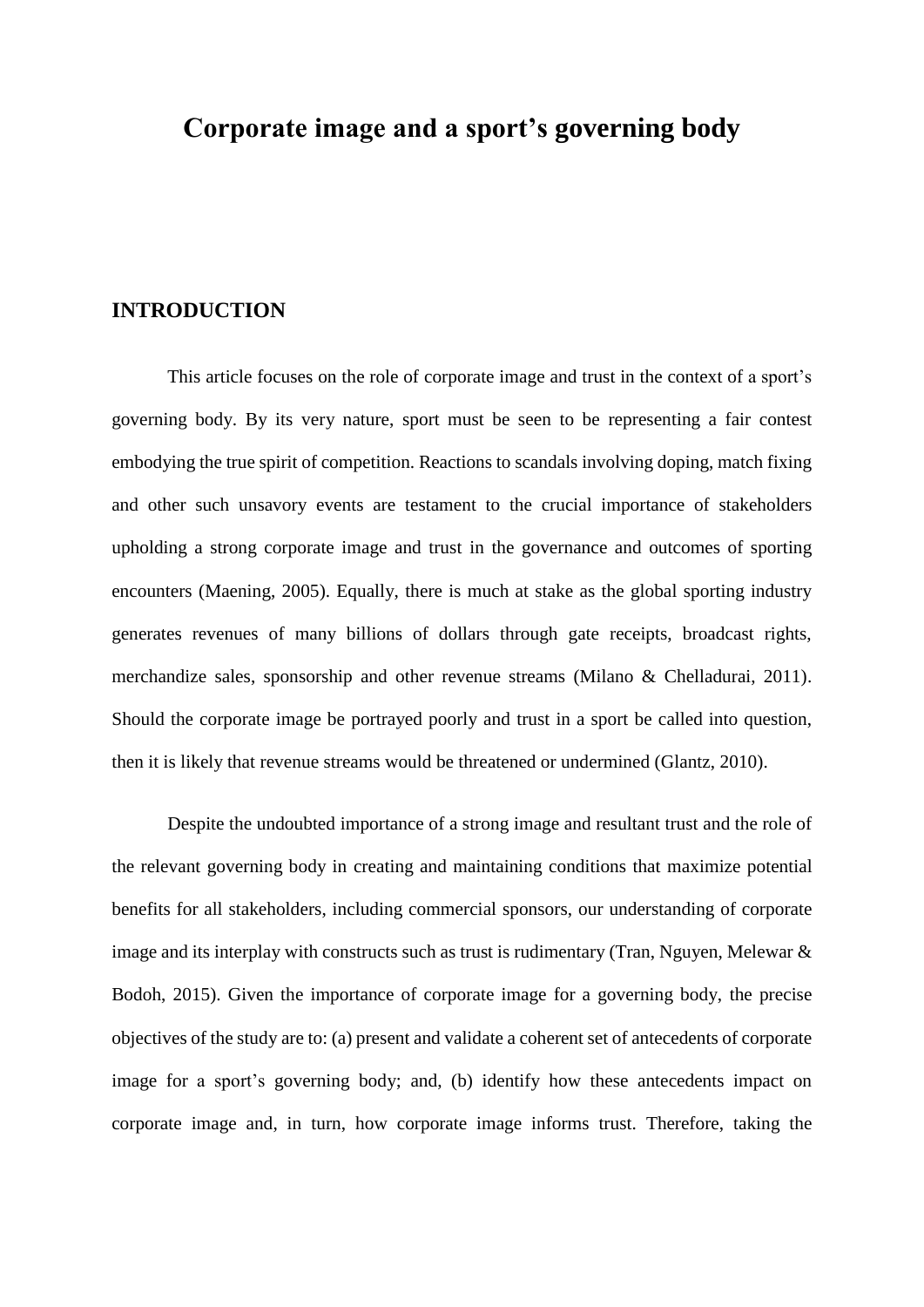objectives together we make an important contribution to our understanding of corporate image and trust in a sport's governing body.

The rest of this article is organized as follows. First we critically appraise the relevant literature and present our hypothesized relationships including the rationale for the relationships within our model. We then move on to presenting our methodology; at this stage we also address some domain-related issues. Further, given the nature of our study, gaining data on a global basis is important for overcoming the limitations of a mono-country study which might be unduly influenced by that country's characteristics. Following this, and based on data evaluation using partial least squares path modeling (PLS), we present our findings. Lastly, we highlight our study's implications and draw attention to its limitations.

## **CONCEPTUAL FRAMEWORK**

The conceptual framework that we propose and test (as shown in figure 1) is founded on the notion that corporate image comprises various perceptions held by stakeholders in an organization (Nguyen & Leblanc, 2001). Corporate image can, therefore, be influenced by impacting on such perceptions and can, in turn, impact on various consequential factors. Such a point is illustrated by the centrality of corporate image in our conceptual framework. We add to prior literature by proposing that corporate image is a second-order construct reflecting the first-order factors of trustworthiness, transparency, reputation and responsibility. Furthermore, we model a number of antecedents of corporate image, while trust (cognitive and affective) and word-of-mouth are positioned as outcomes of corporate image.

Insert Figure-1 About Here

----------------------------------------------

----------------------------------------------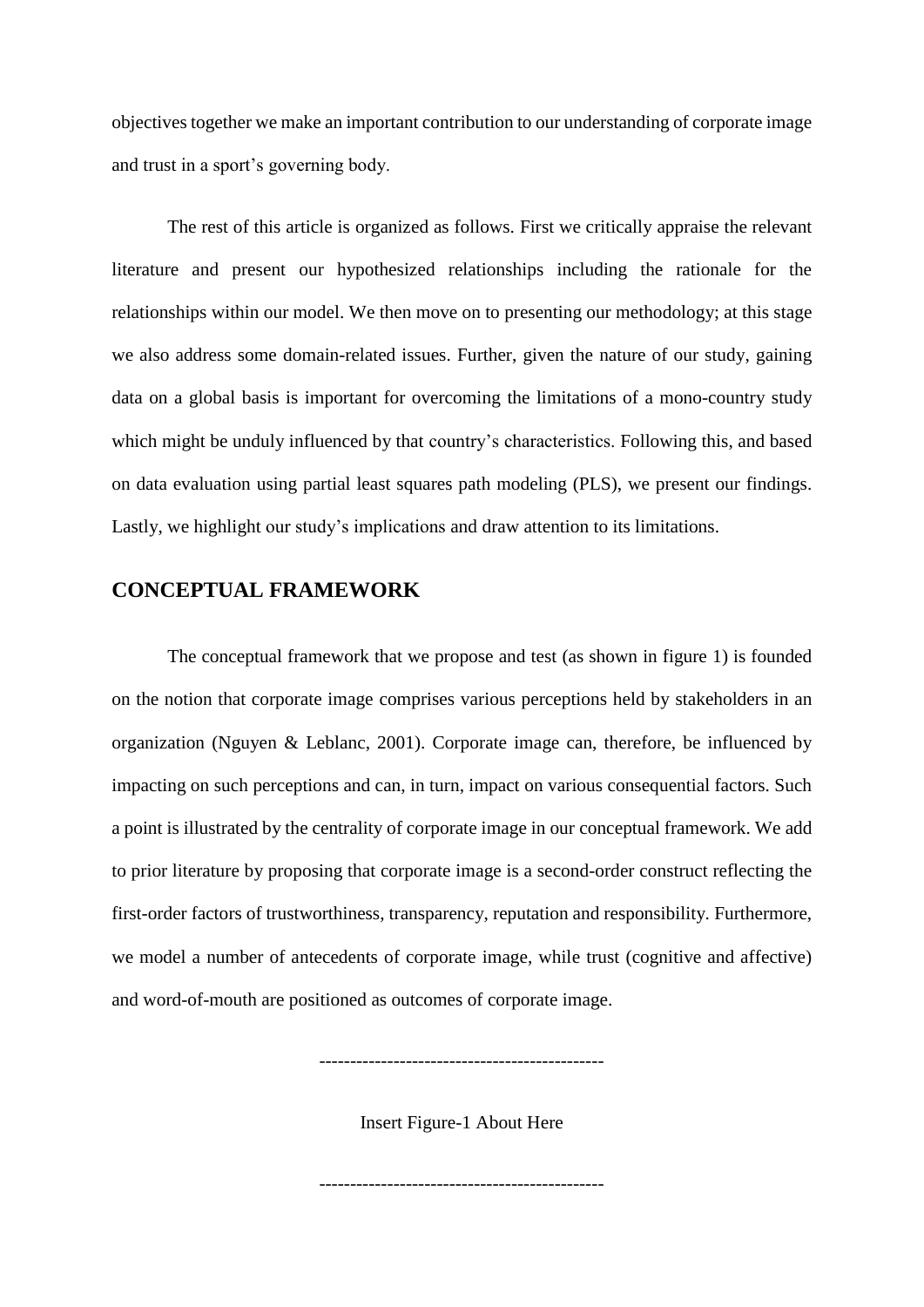## *Nature of Corporate Image*

First, we consider the nature of corporate image and justify our contention that it is a second-order construct. Nguyen and Leblanc (2001) posit that corporate image underpins the positioning of an organization, while Worcester (2009) contends that corporate image is based on the experiences and knowledge that are gained about an organization. Rooted in an examination of the corporate-image-identity-reputation literature, Barnett, Jermier and Lafferty (2006) suggest that organizations with a favorable corporate image influence satisfaction, which elicits loyalty.

This study conceptualizes corporate image as the overall impression of a sport's governing body, and one that stems from experiences. As corporate image stems from experiences, we specify that as a second-order construct it reflects four key first-order indicators: transparency, trustworthiness, reputation and responsibility. Corporate image is related to transparency, with transparency reducing skepticism (Pomering & Johnson, 2009), while corporate image improves trustworthiness by reducing uncertainty and perceived risk (Gürhan-Canli & Batra, 2004). We predict congruence between corporate image and corporate reputation and it would be myopic not to view the two as strategic tools (Balmer, 2011). The final relationship we estimate is between corporate image and responsibility, which is a relationship centered on taking responsibility for actions (Arendt & Brettel, 2010).

## *Transparency*

The compelling role of transparency is evident in cases of organizational failures, for example Enron and others during the early 2000s, when a perceived lack of transparency played a part, particularly as Kaptein (2008) observes when examining the nature of ethical behavior inside organizations.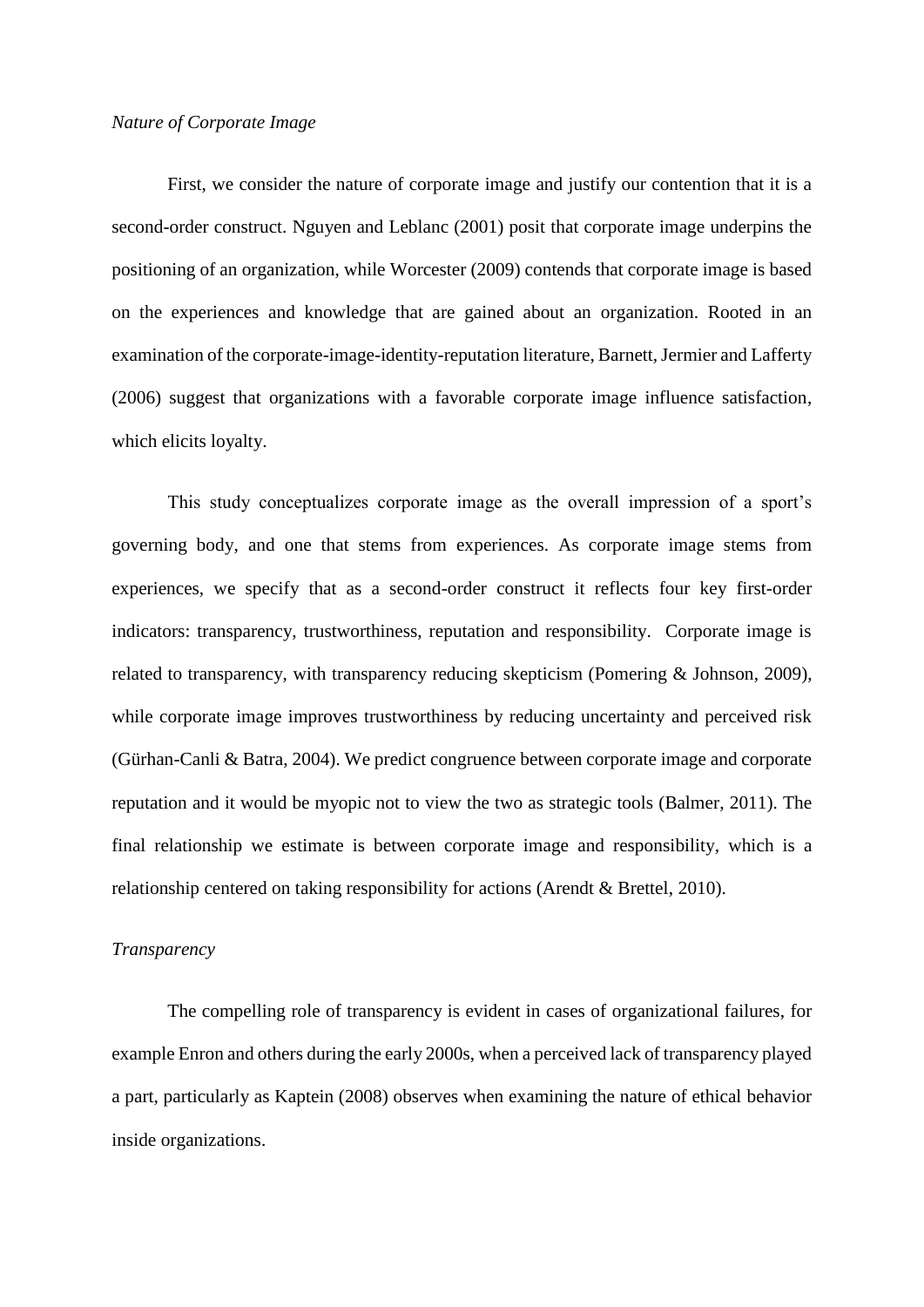In synthesizing the various research streams, "transparency is the perceived quality of intentionally shared information from a sender" (Schnackenberg & Tomlinson, 2014, p. 5). When there are variances in the quality of transparency, they tend to be a corollary of the quality of the information that is provided (Schnackenberg  $\&$  Tomlinson, 2014). Transparency is therefore important for an organization, and there is established evidence of an association between corporate image and transparency.

#### *Trustworthiness*

Trust is an abstract state of mind with a set of perceptions whereas trustworthiness can be influenced as a result of the actions of others (Sekhon, Ennew, Kharouf & Devlin 2014). McKnight, Choudhury and Kacmar (2002) refer to trustworthiness as a perception that trust will be retained, thus reducing uncertainty. Unlike trust, which is nebulous, trustworthiness is needed for long-term development of a relationship (Chang, Doll, Wout, Frank & Sanfey, 2010). In drawing a link with trustworthiness, corporate image plays a part in helping understand what an organization is offering and by doing so it helps to reduce uncertainty about that organization (Lin & Lu, 2010).

### *Corporate Reputation*

Corporate reputation is related to, but distinct from, corporate image (Eberl  $\&$ Schwaiger, 2005). Whereas corporate image is a concept based on a mental imagery, corporate reputation is based on value judgments and attributes and as such evolves over time as a consequence of consistent performance (Gray & Bulmar, 1998). Economists have tended to equate corporate reputation with economic value; as an intangible resource this can have a significant influence on performance (Nguyen & Leblanc, 2001). Thus, there are a number of financial and non-financial benefits accrued from a strong corporate reputation (Eberl & Schwaiger, 2005). As such, there is consequent relationship between corporate image and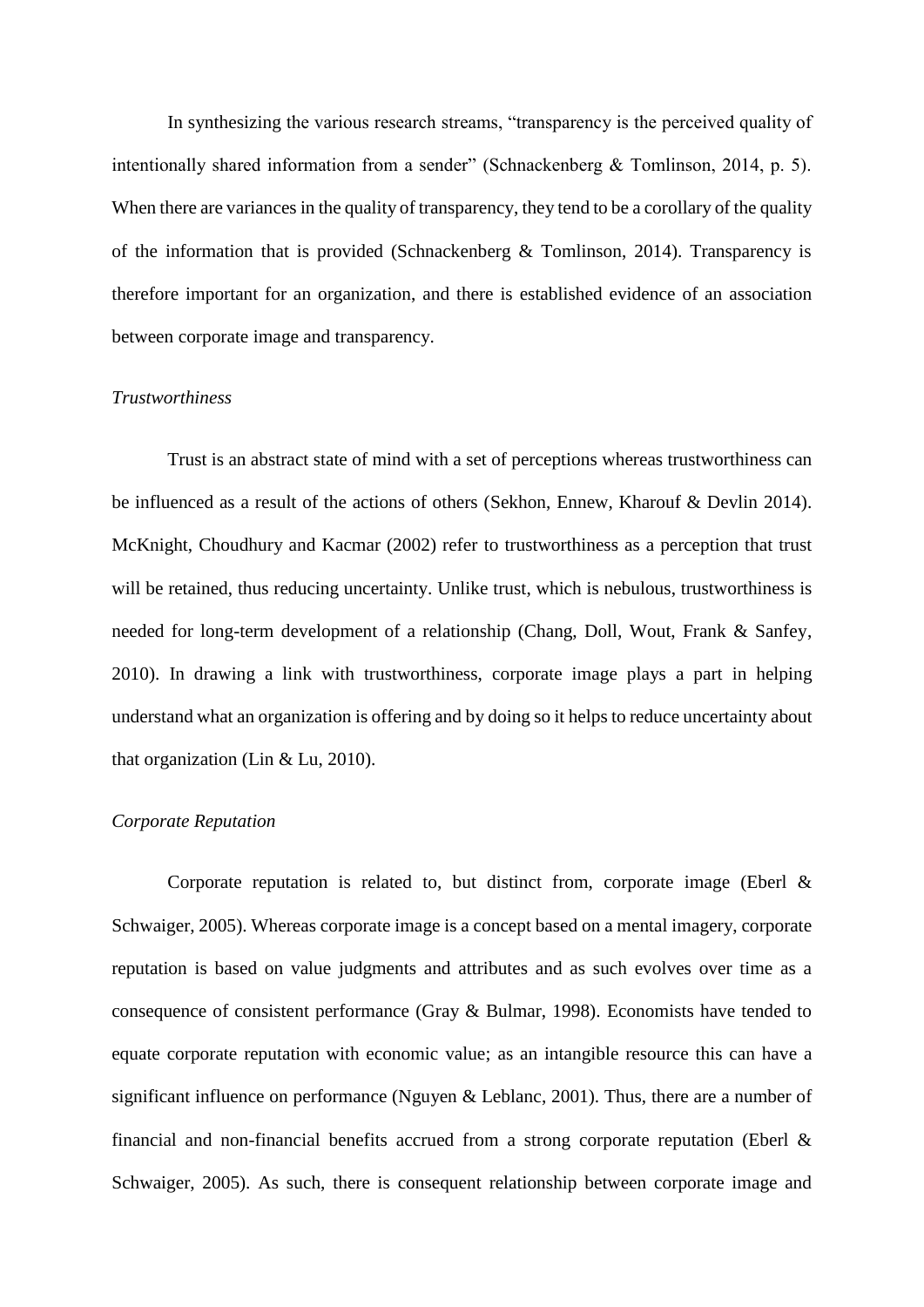corporate reputation with a strong corporate image influencing corporate reputation (Gotsi & Wilson, 2001).

#### *Responsibility*

Xie and Peng (2009) note how organizations may provide a manifold signal to customers through their willingness to assume relevant responsibility, which may lead to a favorable impression being formed among customers. Moreover, stakeholders' perceptions and attitudes about an organization's ethics play an important role in shaping their behavior with regard to responsibility (Balmer & Greyser, 2002). Adopting a meta-analytic approach, Peloza and Shang (2011) show a link between corporate image and responsibility. The preceding discussion means that the sport's governing body is not only responsible towards fans, but towards all stakeholders that have an interest in the game.

## **Antecedents and Consequences of Corporate Image**

*Expertise* is an important attribute for developing a corporate image because it demonstrates the ability to deliver what is expected (Sirdeshmukh, Singh & Sabol, 2002). Gürhan-Canli and Batra (2004) support the idea of a link between expertise and corporate image. But, this expertise is not just at the point of engagement; judgments can be made from a distance that influence corporate image, for example online reviews (Vermeulen & Seegars, 2009). For a sport's governing body, expertise is fundamental in terms of how it manages the sport at a global level. It also means the sport's governing body demonstrating to fans that it has the ability to discharge its duties in an efficient and a proficient manner.

*Integrity* is about being honest (Mayer, Davis & Schoorman, 1995) so as to ensure an organization can deliver a promised outcome. Elevated levels of integrity reduce the perceived risk associated with interactions. In an organizational setting it is about corporate citizenship.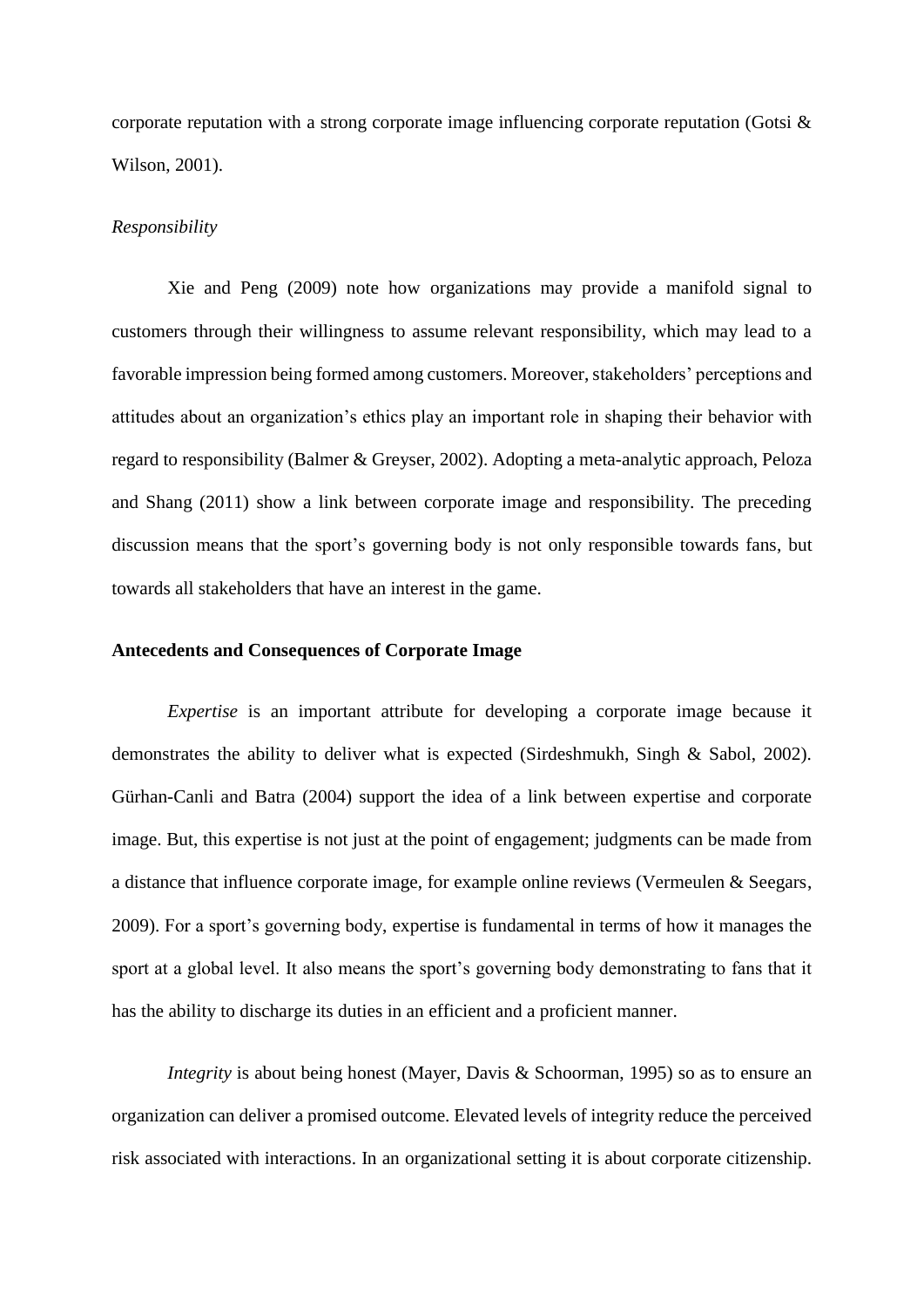The manner in which integrity is demonstrated will have an impact on corporate image (Jones, Temperley & Lima, 2009). For a sport's governing body, upholding integrity through clear processes is central to its operations and it must be seen to have high integrity; this is about consistency and honesty. How decisions are reached should be beyond question.

Effective c*ommunications* engender positive behavior in recipients and effective communications have been linked with a strong positive image (Nandan, 2005). Specifically, three aspects of communication are important: accuracy, explanation and openness (Whitener, Brodt, Korsgaard & Werner, 1998). Communication is important primarily because it acts to manage the information flow from one to the other. Thus, communication is about the governing body understanding the needs of fans so that they too have knowledge in terms of how decisions are reached and fans' voices are heard. This centers on regular and open communications from the sport's governing body as well as informing fans of new developments. It also means the governing body is open to the views of fans as without clear communication there could be a relationship breakdown.

We posit *benevolence* as the fourth important driver of corporate image. Benevolent behavior is about not acting in an opportunistic manner (Morgan & Hunt, 1994). As a construct, benevolent behavior has three main dimensions: (a) consideration and sensitivity; (b) protecting the interests of others; and, (c) refraining from exploiting others (Sekhon et al., 2014). The role of benevolent behavior is important where there is a greater degree of relationship intangibility. It is about the concern that is shown towards someone else by taking into consideration their interests (Nguyen & Leclerc, 2011). For us, benevolent behavior means FIFA clearly demonstrating it has the best interests of fans at the core of what it does.

We hypothesize that *shared values* is the final key antecedent of corporate image with Simöes, Dibb and Fisk (2005) noting that management plays a key role in promoting shared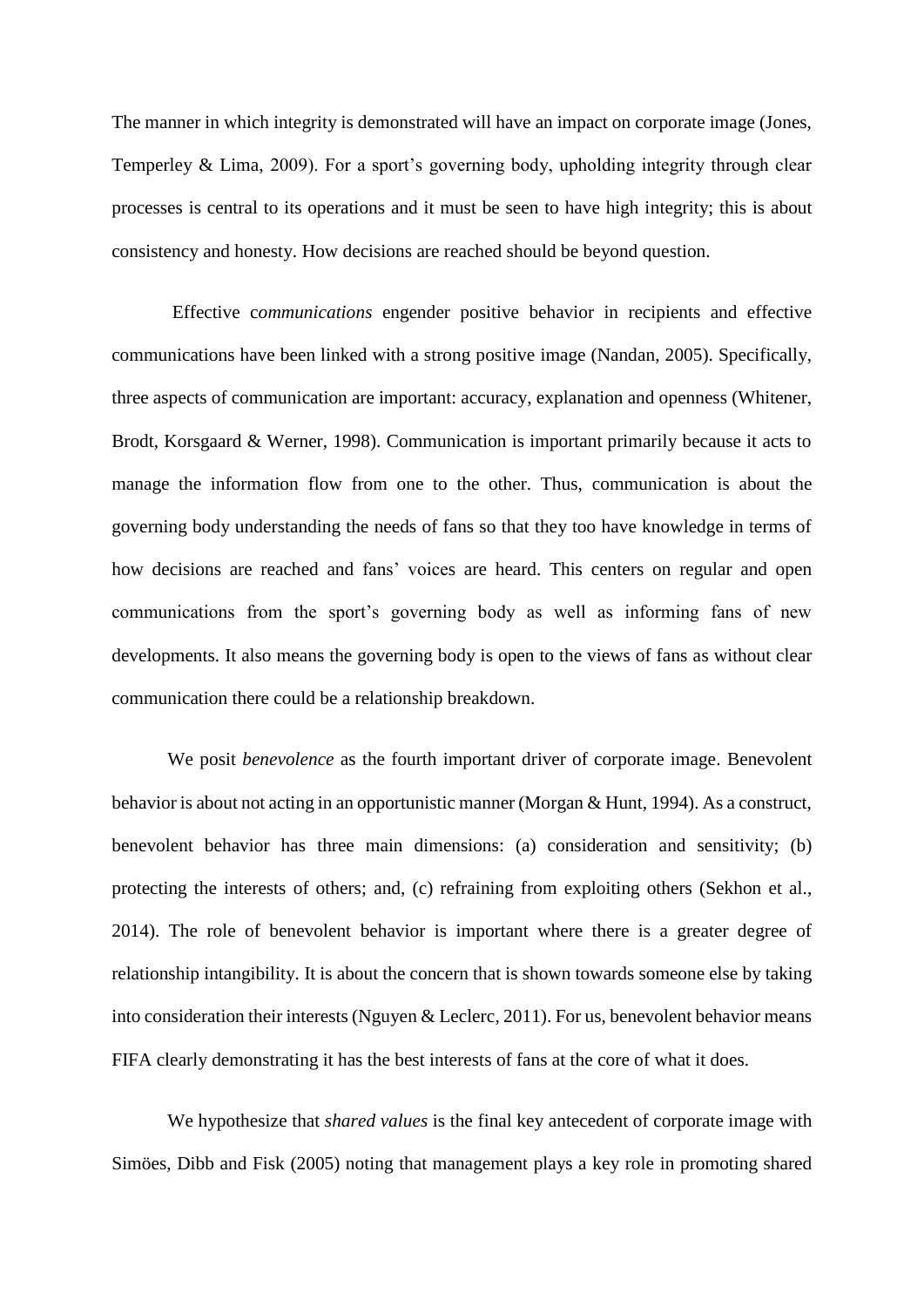values and belonging, the emphasis of which should be on the internal controllable aspects of such a process. Culture reflects the management beliefs and/or practices that are internal to the organization but these take time to evolve (Galford & Drapeau, 2003). One of the ways in which behavior is likely to be influenced is by having the same values as another person (Kelman, 1950). In an organizational setting these values are part of the corporate culture that leads to the generation of corporate image (Melewar & Karaosmanoglu, 2006). Given the various debates surrounding the importance of shared values, for our domain they can be considered as being the extent to which a sport's governing body engages communities and has the same values as those communities and the fans.

Taken together, corporate image is central to the way that an organization presents itself, and given that the image can be influenced by a host of factors we therefore propose the following hypotheses:

*H1: For a sport's governing body, expertise positively influences corporate image.*

*H2: For a sport's governing body, integrity positively influences corporate image.*

*H3: For a sport's governing body, communication positively influences corporate image.*

*H4: For a sport's governing body, benevolent behaviors positively influence corporate image.*

*H5: For a sport's governing body, shared values positively influence corporate image.*

## *Relationship between Corporate Image and Trust*

There is a positive relationship between corporate image and customers' trust, an argument that finds support in Flavián, Guinaliu and Torres (2005). Chen (2009) also draws attention to a possible link between corporate image and trust. While there is some empirical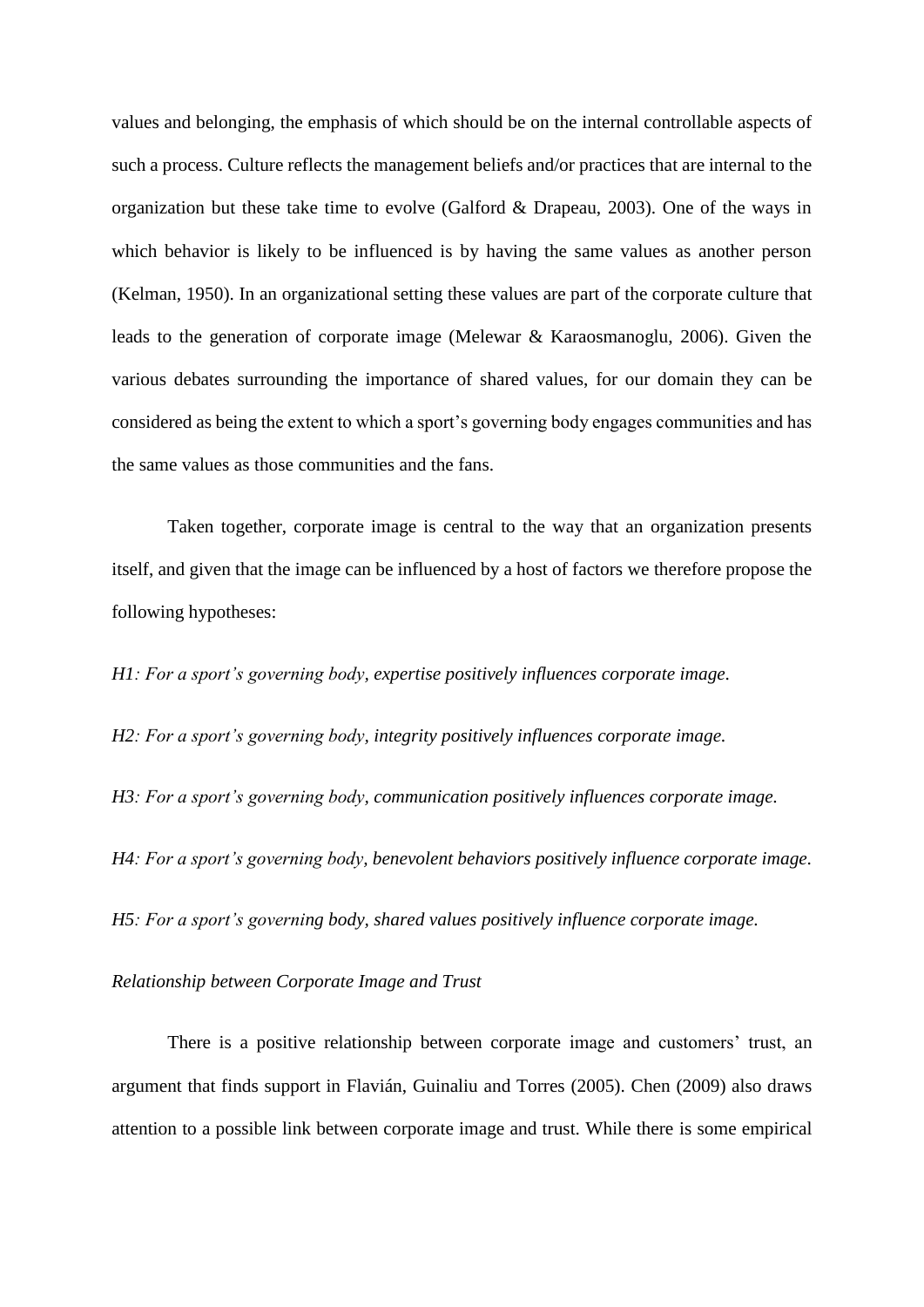work examining trust and image together, a deeper examination of the relationship between corporate image and trust is absent, particularly in the service sector.

Customers' trust has been treated empirically as comprising cognitive and affective elements (Sekhon et al., 2014). Cognitive trust is about meeting expectations in terms of the trust outcome. In effect, it can be equated with the trustee delivering on explicit or implied promises, and thus it is about rational choice rooted in the knowledge about the trustee (Sekhon, Roy, Pritchard & Shergill, 2013). Cognitive trust tends to be present when the trustor has sufficient evidence that the trustee can deliver on their promises (Bachmann & Inkpen, 2011).

Unlike cognitive trust, affective trust involves a deeper, more profound connection based primarily on emotional bonds (Chua, Ingram & Morris 2008). Given this emotional connection, affective trust is particularly pertinent to situations within which emotional investments are made (Sekhon et al., 2013). Affective trust is built on the care and concern shown by the trustee towards the trustor (Swift & Hwang, 2013). In essence, rather than just delivering on promises, it is about having the trustor's true interests at heart.

We incorporate the important distinction between cognitive and affective trust into our model to emphasize the conceptual boundary between the two; together, cognitive and affective trust allow for accurate and multi-faceted assessments of overall trust (Dirks & Ferrin, 2002).

We conceptualize that for a sport's governing body, cognitive trust relates to it following through on what it says it will do, and being dependable and meeting basic expectations. From an affective trust perspective, it means the governing body demonstrating that it is concerned about sport's fans, as well being honest with them and making every effort to address their needs in addition to having their best interests at heart. Informed by the relationship between cognitive and affective trust we present the following hypotheses: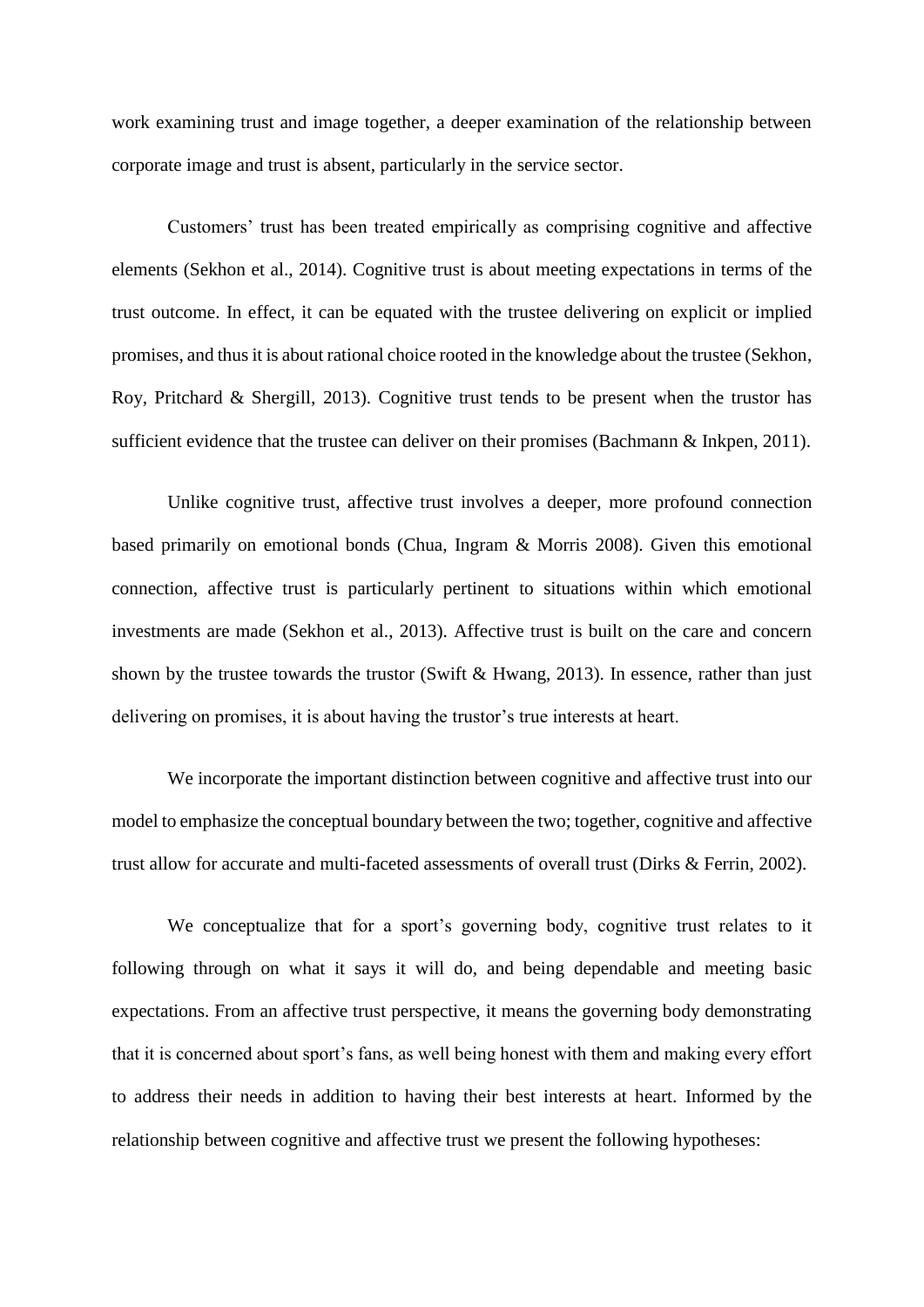*H6: For a sport's governing body, corporate image influences cognitive trust.*

*H7: For a sport's governing body, corporate image influences affective trust.*

*Relationship between Cognitive Trust and Affective Trust* 

Affective trust is more idealized and deeper than cognitive trust (Sekhon et al., 2013). It is generally considered to be the case that the trustor moves from the former to the latter as the relationship becomes more established meaning that it is process oriented (Jap & Anderson, 2007). Thus, we present the following hypothesis:

*H8: For a sport's governing body, cognitive trust positively influences affective trust.*

## *Relationship between Trust and Word-of-Mouth Behavior*

We position word-of-mouth as the final outcome variable because advocacy behavior, in terms of positive word-of-mouth, is considered to be an important consequence of trust (Roy, 2013). Gremler, Gwinner and Brown (2001) posit that customers who feel trusting and comfortable in their relationships with firms act as advocates for the firm. Podsakoff, MacKenzie, Paine and Bachrach (2000) argue that positive word-of-mouth can be considered to be a type of customer citizenship behavior. In turn, increasing positive word-of-mouth is considered to be important in affecting future behavioral intentions (Roy, Lassar & Butaney, 2014), and in positively influencing a firm's performance (Eisingerich, Seigyoung & Omar, 2014).

For a sport's governing body this means that if there is positive word-of-mouth then there is likely to be greater fan engagement that goes beyond participation to also include becoming advocates through promotion and recommending the sport to others. We estimate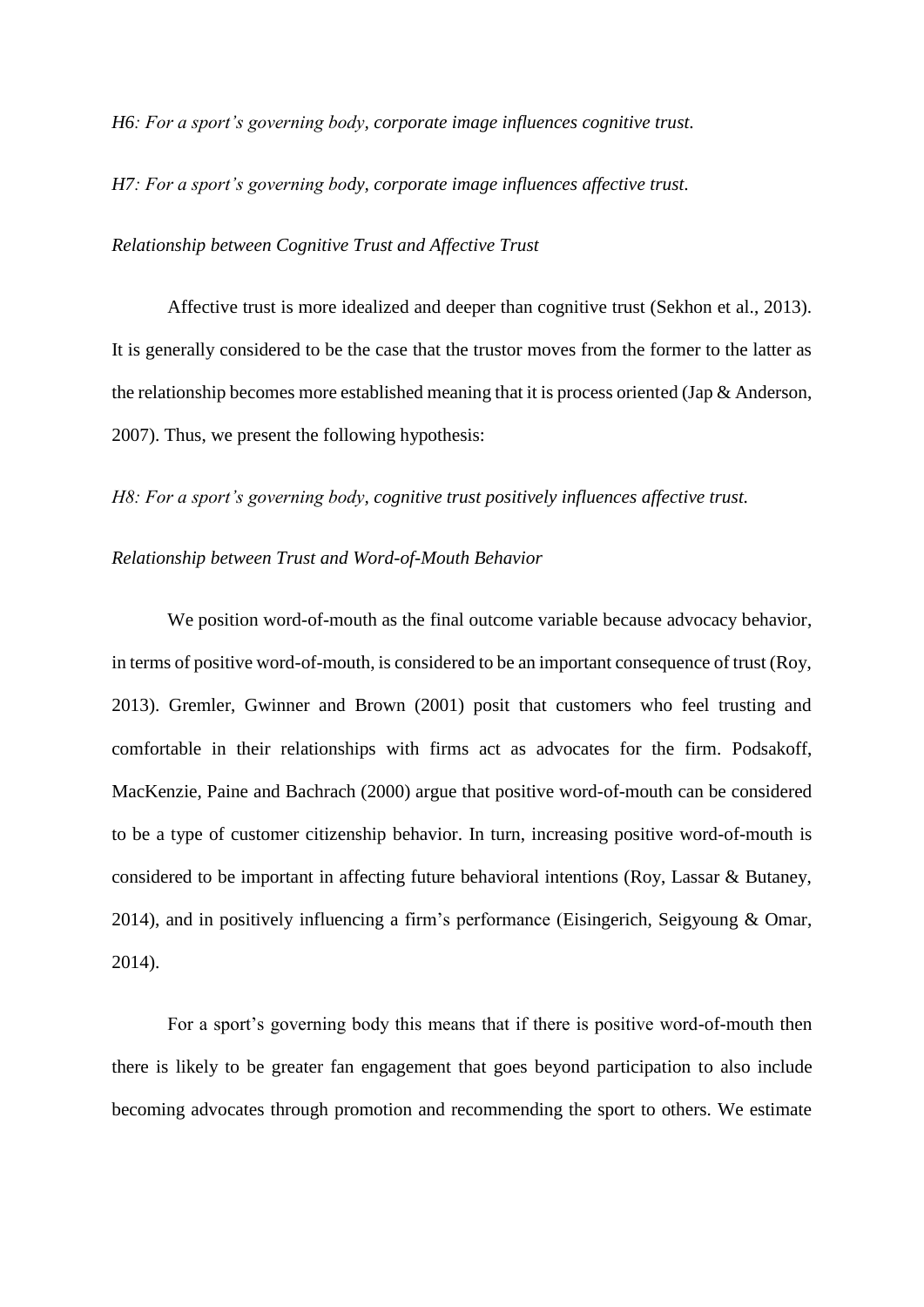that positive word-of-mouth would lead to greater involvement from sponsors given the publicity.

We conceptualize word-of-mouth as an outcome of trust, providing a compelling tool for high credibility (Garnfeld, Helm & Eggert, 2011) and desirable citizenship behavior. This means that the trustor positively spreads the name of the trustee and thus acts as a powerful tool for the marketer (Martin & Lueg, 2013; Ortinau, Babin & Cheba, 2013). Moreover, wordof-mouth is of greatest significance where the product is intangible (Harrison-Walker, 2001).

Similarly to Sweeney, Souter and Mazzarol (2012) our study conceptualizes word-ofmouth to be distinct from loyalty and other associated constructs. Echoing Martin and Lueg (2013), we thus hypothesize that there is a direct link between trust and positive word-of-mouth behavior, with trust acting as an antecedent of positive word-of-mouth. Given this, we present the following hypotheses:

*H9: Cognitive trust in a sport's governing body will positively influence word-of-mouth.*

*H10: Affective trust in a sport's governing body will positively influence word-of-mouth.*

## **RESEARCH METHODOLOGY**

#### *Research Domain*

In meeting our research objectives we focus our attention on the global governing body of football, Fédération Internationale de Football Association (FIFA), which we used as the base for our data. Football (or soccer, depending on where you are based) is routinely referred to as the 'global game', attracting huge numbers of spectators at matches across the globe with many times more watching games on television.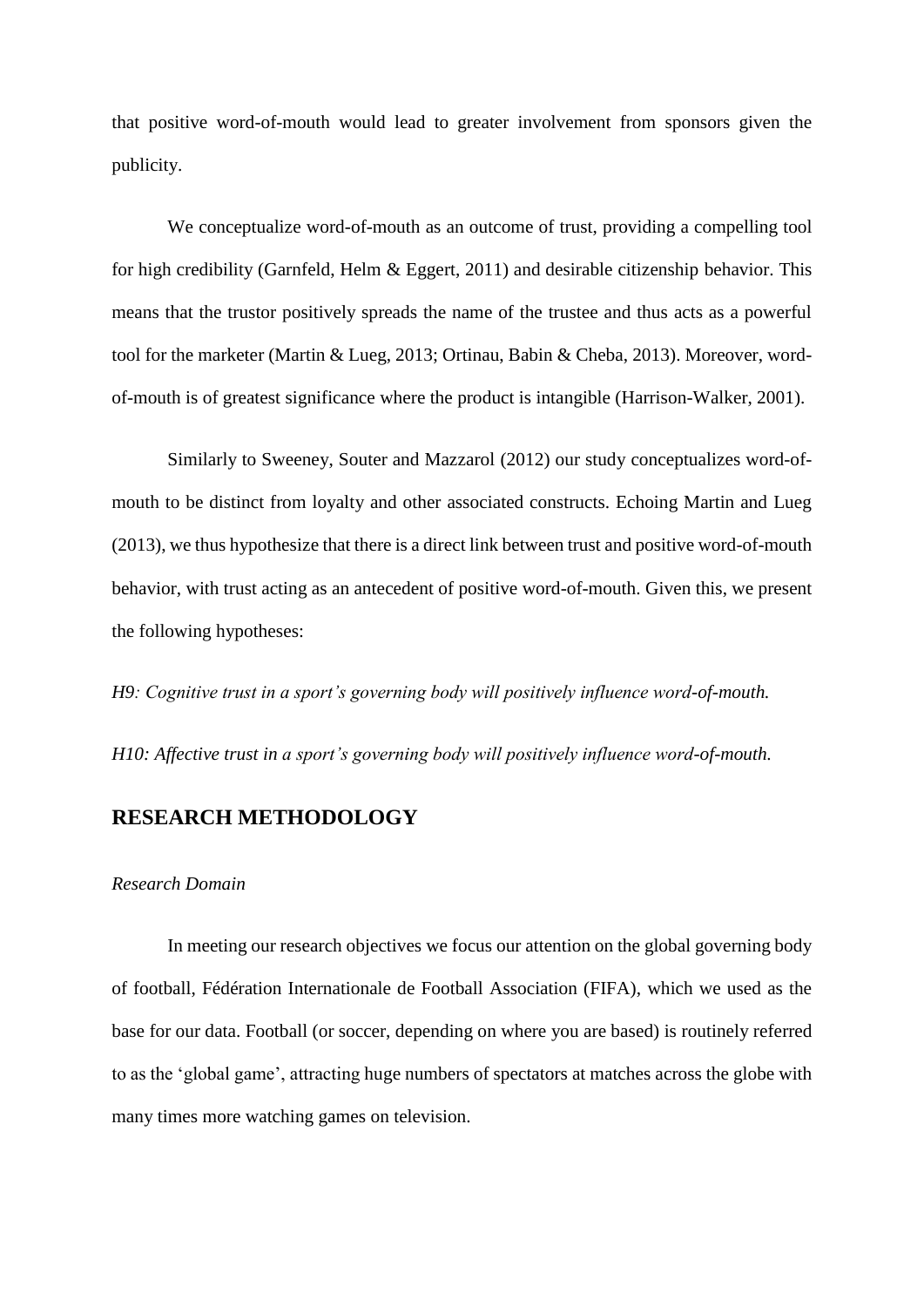It should be noted that recent times have resulted in FIFA having to deal with a range of problems including issues of ethics and governance (Pielke, 2013); alleged and proven cases of bribery (Becker, 2013); cronyism and vote-rigging (de Almeida & Wanderley, 2013); and a failure to appropriately account for the interests of football fans (Cornelissen, 2010). It may be that these perceptions of FIFA are bound up with the perception of individuals representing FIFA, similarly to how perceptions of political parties tend to be related to the party leader in the way of personalization (Garzia, 2011).

## *Research Instrument Development*

Taking our conceptual framework in its entirety, some of the relationships have been shown in the literature but our approach is novel in developing a single, more comprehensive, study. We adopted a conventional methodology for our research. For our survey instrument we generally used well-regarded and previously tested existing measures. Netemeyer, Bearden and Sharma (2003) argue that the utilization of existing measures is an acceptable approach, particularly where there is the existence of suitable well-tested measures, given the input required to develop new scales. For each construct, except transparency, we utilized/modified a range of items from well-regarded studies.

In the case of the construct transparency, we developed new items because suitable ones were not available to us. Specifically, we developed the new items through a series of discussions between members of the research team and with insight from external independent parties with an interest in our research domain. The new and existing items were then tested as part of the pilot survey (for the sake of brevity, not reported in full here).

Where we utilized existing measures we were mindful that some of the scales were developed in a context-specific manner, but we deemed them to be suitable for the purposes of our research because of the robust methodology undertaken to develop those items and their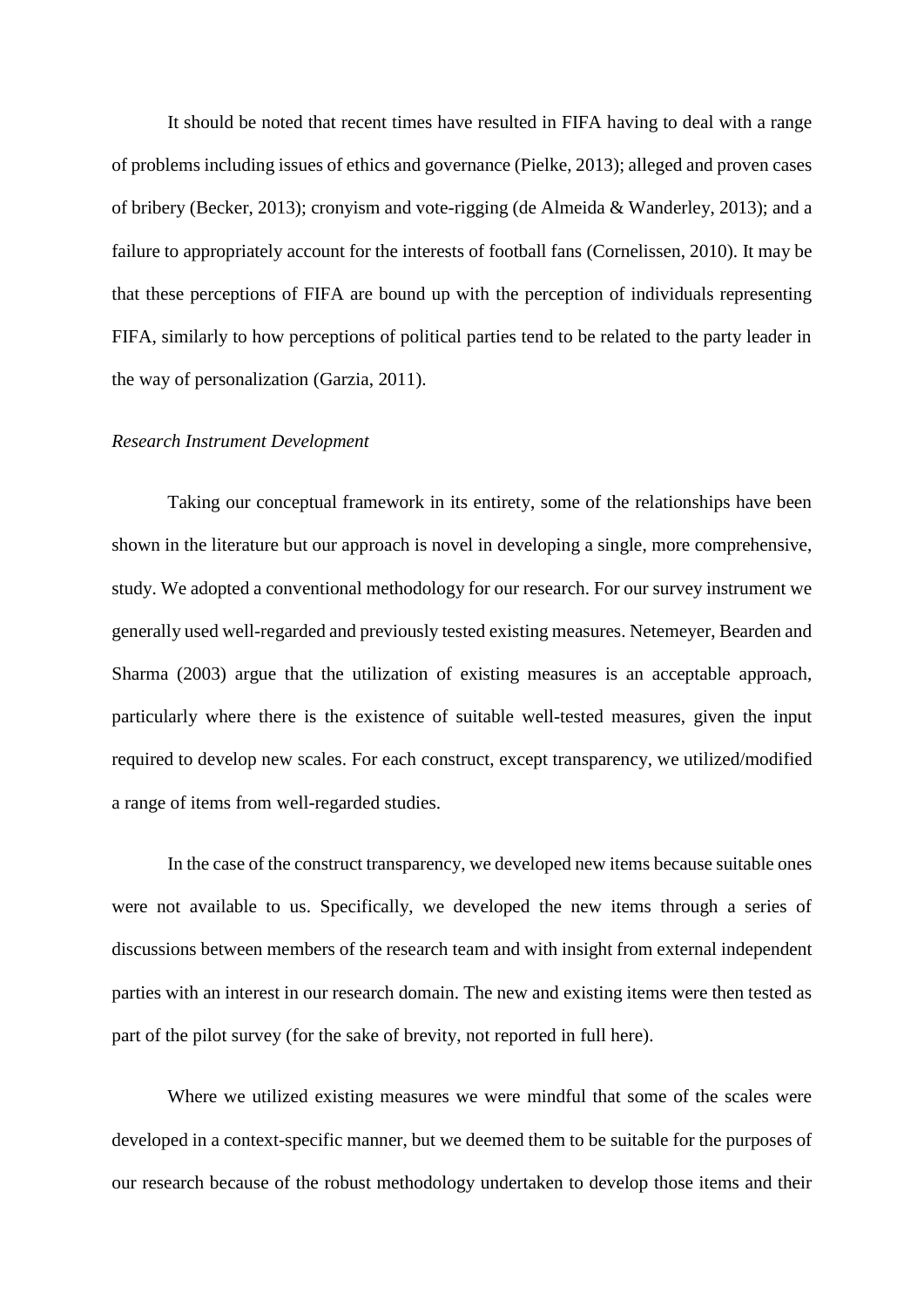transferable nature. Following discussion between the research team, in some cases the item stems were slightly modified to fit our domain. Moreover, because we did not rely on one source for our item pool, we were able to maintain the robustness of the entirety of our item pool. The items upon which we drew were originally developed to reflect the conceptualization of the latent constructs in our theoretical framework. Table 1 shows the items that we utilized along with their sources.

Despite common agreement among the research team in identifying the items prior to the main survey taking place, we nevertheless pilot tested our research instrument among a group of postgraduate students at the host institution of the lead researchers. This group was deemed to be suitable because they were undertaking a sport marketing course and were keen followers of sport. The purpose of the pilot was threefold: (a) to make sure we were clearly measuring our constructs; (b) to assess research instrument quality, in terms of how it was being interpreted; and, (c) to ascertain whether there were any issues with respondent fatigue. As part of this pilot, we received 50 completed instruments.

Emergent from the pilot study was that the sample had no issues in terms of the measures. Furthermore, there was no evidence of respondent fatigue or issues with interpreting the survey. Thus, we made no further modifications to the survey instrument.

The items on the survey were anchored using a 5-point scale point where 1=strongly disagree; 3=neutral; and, 5=strongly agree. We did not use anchors for points 2 and 4 on the scale.

Insert Table-1 About Here

----------------------------------------------

----------------------------------------------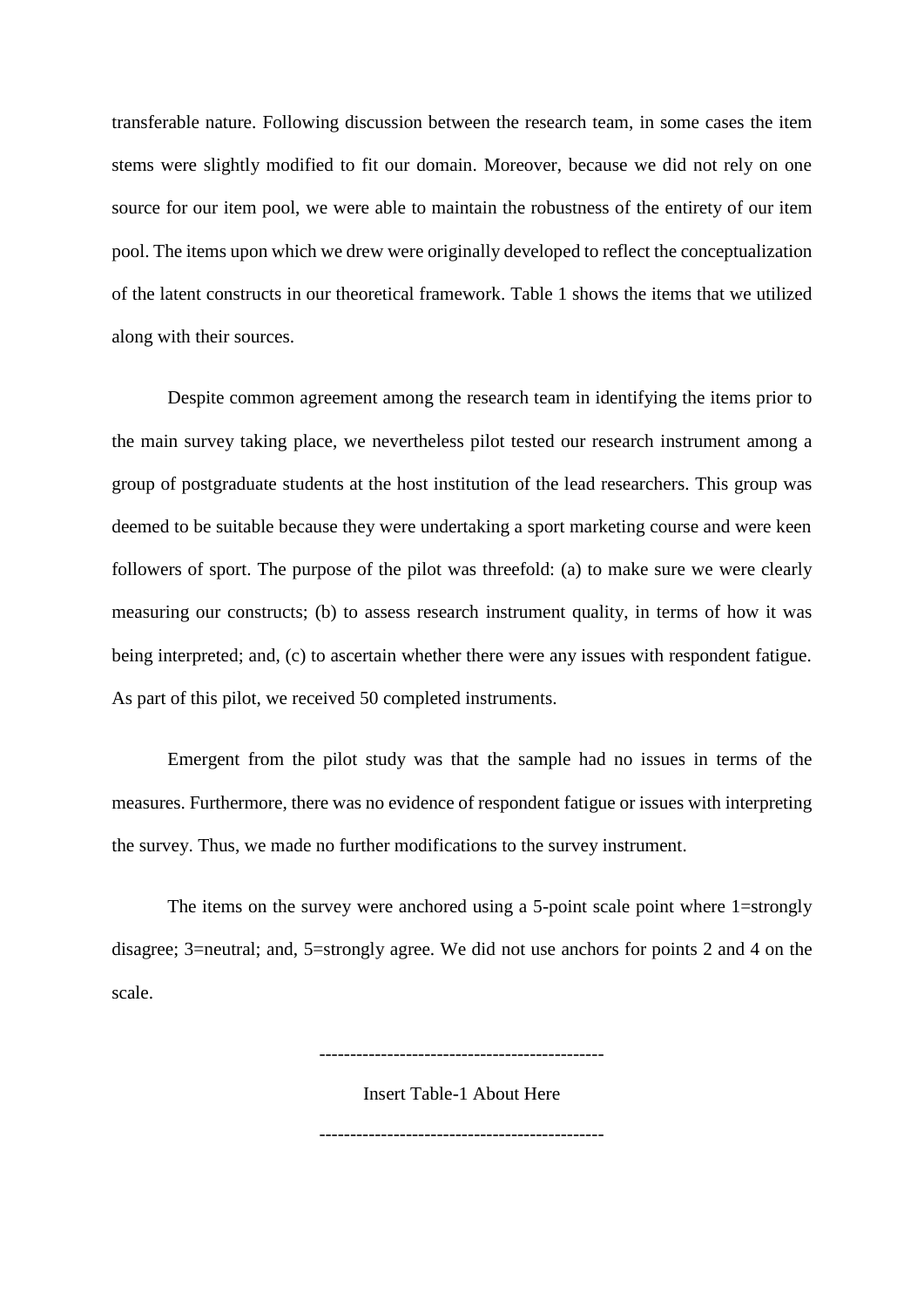## *Main Survey and Sample*

To collect our data, information regarding the survey and a link to the survey site was sent out via social media, namely Twitter and LinkedIn. This reached a potential ~8,000 respondents. In addition, a CNN journalist also promoted the survey via a Twitter account with ~15,000 followers. Collectively, we invited those with an interest in football to complete the survey. During the period when the survey was live, Twitter and LinkedIn were used to remind potential participants to complete the survey; this was done on three separate occasions. No incentives were provided to respondents to participate in the survey, which ran during February and March 2014, prior to the 2014 FIFA World Cup. In total, the survey achieved 503 usable responses with the data collected using the Bristol online platform.

The use of a web-based approach was important because of the transnational nature of our work. We were also appreciative of the fact that the use of an online approach was likely to result in the same degree of validity as a paper-based approach, because the variance comes with open-response questions, which our survey did not have (Deutckens, Ruyter & Wetzels, 2006).

Grouping the responses into FIFA's regions, in terms of the realized sample distribution, 81 percent of the respondents were from Europe; 8 percent from Asia; 6 percent from North America; with the remainder from Oceania and South America. We received no responses from Central America. By gaining data from a number of regions, we were able to overcome the limitations of a single country study (Steenkamp, 2005), although the data is skewed towards one region.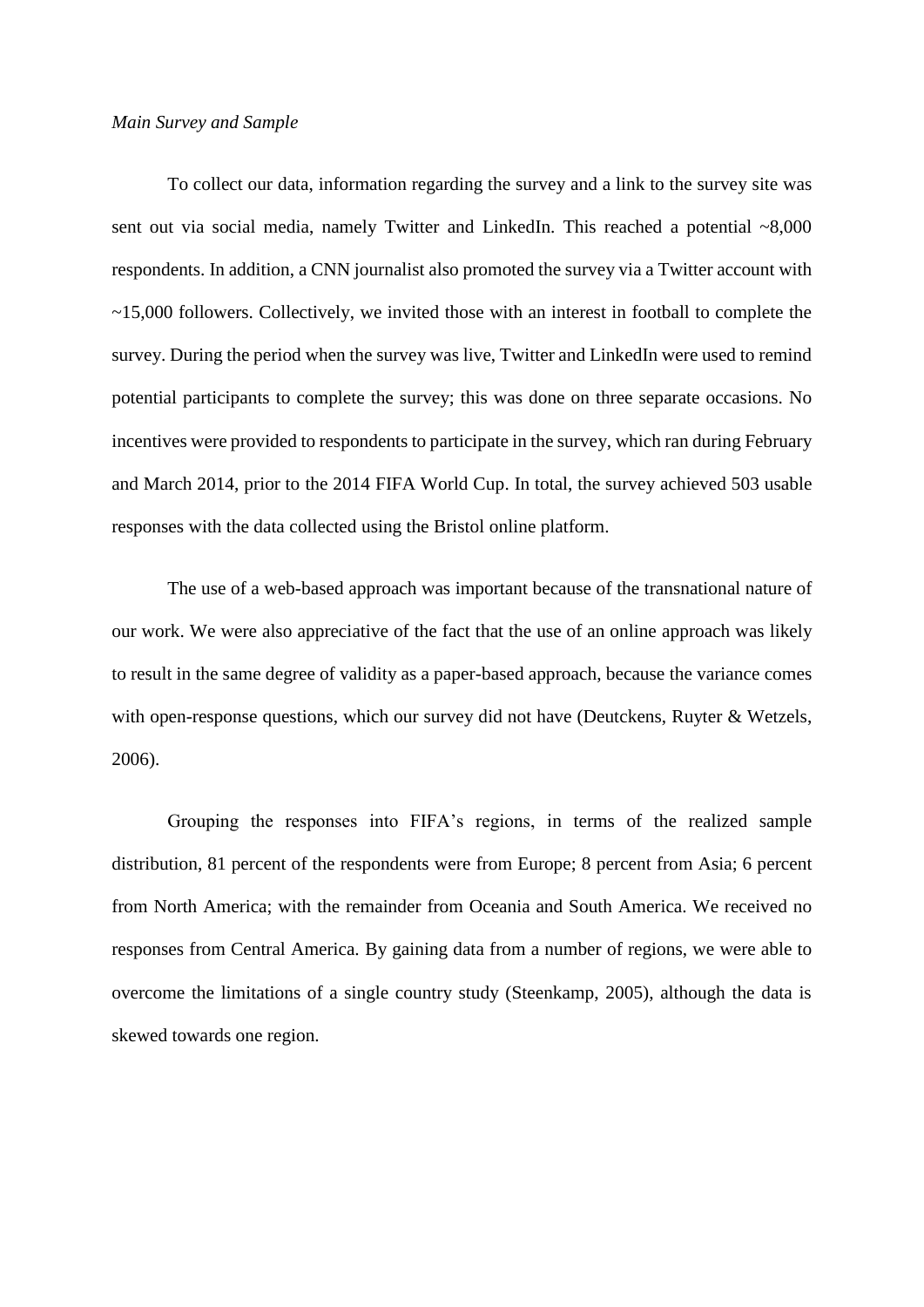### **FINDINGS**

Initial analysis indicated that responses represented non-normal data distribution which we put down to the emotive nature of the research domain. Given that we used FIFA for our domain, the responses are a reflection of how the respondents view the governing body of football to be, which may be the result of the negative publicity that it has received in recent years. There is also anecdotal evidence that followers of football are more passionate and positive about the team they 'support' than they are about their national team.

## *Data Analyses and Results*

To test our proposed hypotheses, given our data's non-normal distribution, we applied Partial Least Squares Structural Equation Modeling (PLS-SEM) using the statistical tool SmartPLS 3.2.3. We selected PLS path modeling because of its many advantages. First, PLS's flexibility in distributional assumptions and strength in handling complex causal models and constructs with a fewer number of items (Hair, Hult, Ringle & Sarstedt, 2013). Second, PLS's algorithm does not assume equal weights for all indicators of a scale; it allows each indicator to vary in how much it contributes to the composite score of the latent variable. Third, PLS path modeling represents an alternative methodology for theory testing (Henseler, Ringle & Sinkovics, 2009). We followed the guidelines of Hair, Sarsdedt, Ringle and Mena (2012) and Löhndorf and Diamantopoulos (2014) to analyze and interpret the proposed path model using PLS path modeling. We present the reliability and validity of the measurement model followed by the results of hypotheses testing.

We used PLS analysis with a repeated indicator approach to assess the measurement model of corporate image as a higher-order construct (Wetzels, Odekerken-Schröder & van Oppen, 2009; Tenenhaus, Vinzi, Chatelin & Lauro, 2005). In this study we conceptualize corporate image as a Type I construct consisting of reflective second-order and reflective first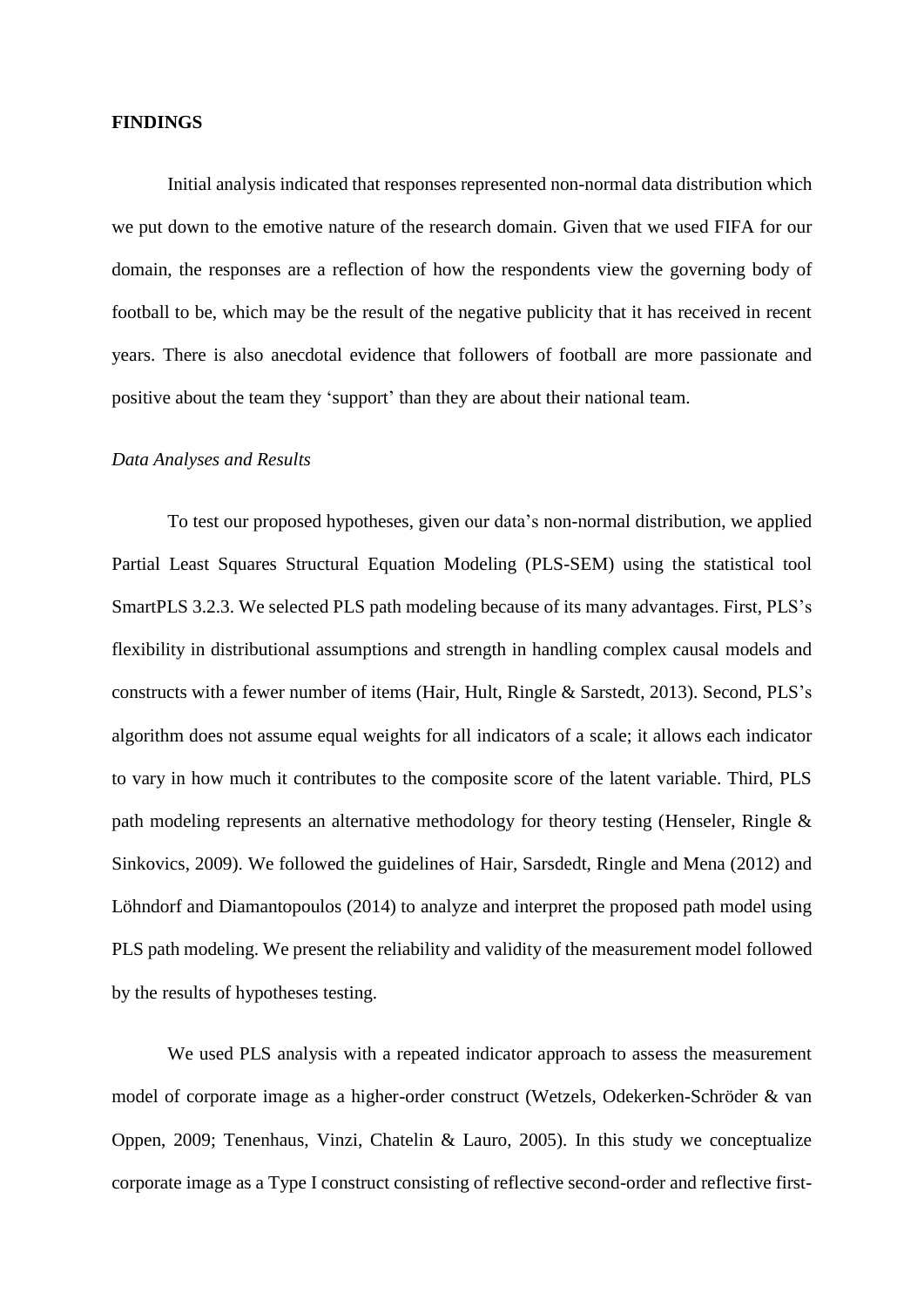order constructs (Jarvis, MacKenzie & Podsakoff, 2003). Empirical support for such a conceptualization can be obtained (i) when the indicator weights for each factor are significant; (ii) when the construct reliability and average variance extracted (AVE) exceed the cut-off values of 0.7 and 0.5 respectively; (iii) when the  $\mathbb{R}^2$  of each dimension is greater than 0.5; and, (iv) when correlations between the first-order factors are less than the second-order factor loadings.

## *Measurement Properties*

The construct reliabilities were evaluated using two criteria, i.e. Cronbach's alpha and composite reliabilities (CR). The Cronbach alpha for each of the constructs is greater than 0.75 and all the CR values are greater than 0.85 that are above the recommended cut-off values (Henseler et al., 2009) to indicate appropriate internal consistency. All the measurement items loaded significantly onto their intended construct with a factor loading greater than 0.50 as shown in Table 1.

We assessed the convergent validity by examining the AVE. The AVE values for all the constructs exceeded the threshold value of 0.50 which supports convergent validity (Fornell & Larcker, 1981). Finally, the discriminant validity was assessed by comparing the square root of the AVE value of each construct with its correlations with other constructs (Fornell & Larcker, 1981). Since in each of the cases the square root of the AVEs is greater than the interconstruct correlations it supports the discriminant validity of the constructs. The discriminant validity of the constructs is shown in Table 2.

Insert Table-2 About Here

----------------------------------------------

----------------------------------------------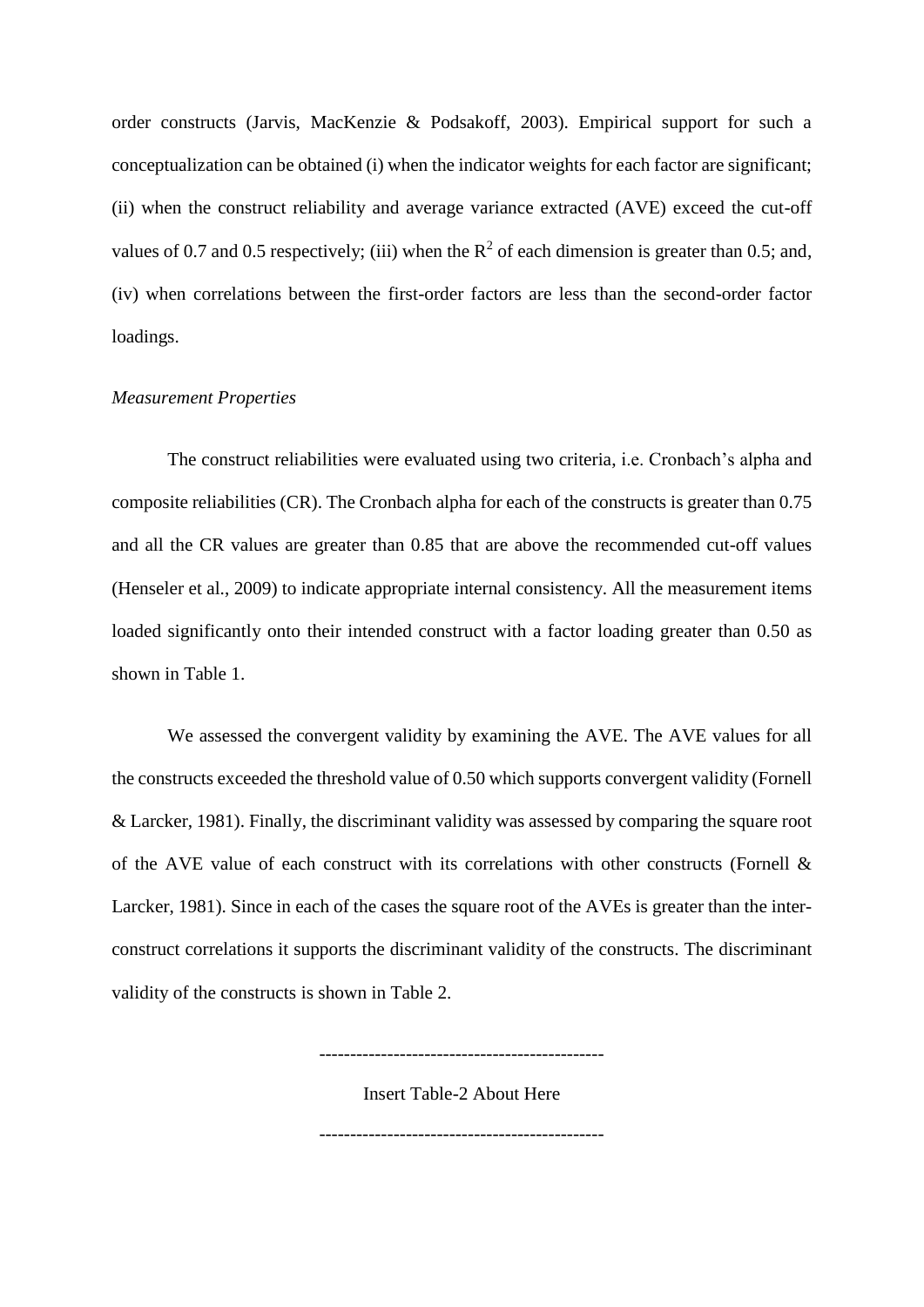We tested the significance of the outer-measurement model using bootstrapping tvalues computed on the basis of 504 cases and 1,500 samples (Hair et al., 2012). We obtained the bootstrap critical ratios greater than 1.96 to indicate significance of the reflective outermeasurement model. In addition, the path coefficients (β) from each of the first-order dimensions to the higher-order corporate image dimension indicate strong factor loadings, ranging from 0.92 to 0.95. The CR and AVE of the dimensions exceeded the threshold levels of 0.70 and 0.50 respectively. The corporate image dimensions exhibited high  $R^2$ -values, exceeding the threshold levels of 0.50.

As shown in Table 3, the correlations between the first-order dimensions were found to be less than those of the second-order factor loadings. These findings lend support to our proposed dimensionality of the corporate image construct. In addition, each of the first-order factors had high and significant loadings onto the second-order corporate image (see Table 3A). Thus, we conclude that the operationalization of corporate image resulted in a reliable higher-order construct, with four reflective first-order factors of trustworthiness, transparency, reputation and responsibility.

> ---------------------------------------------- Insert Table-3 About Here ---------------------------------------------- Insert Table-3A About Here

----------------------------------------------

We used Harman's one-factor test to mitigate the risk of common method bias in our sample. This was conducted by entering all the measurement variables in an exploratory factor analysis using SPSS. The sample would have a common method bias problem if a single construct explains more than 50 percent of the extracted variance (Podsakoff et al., 2003). Our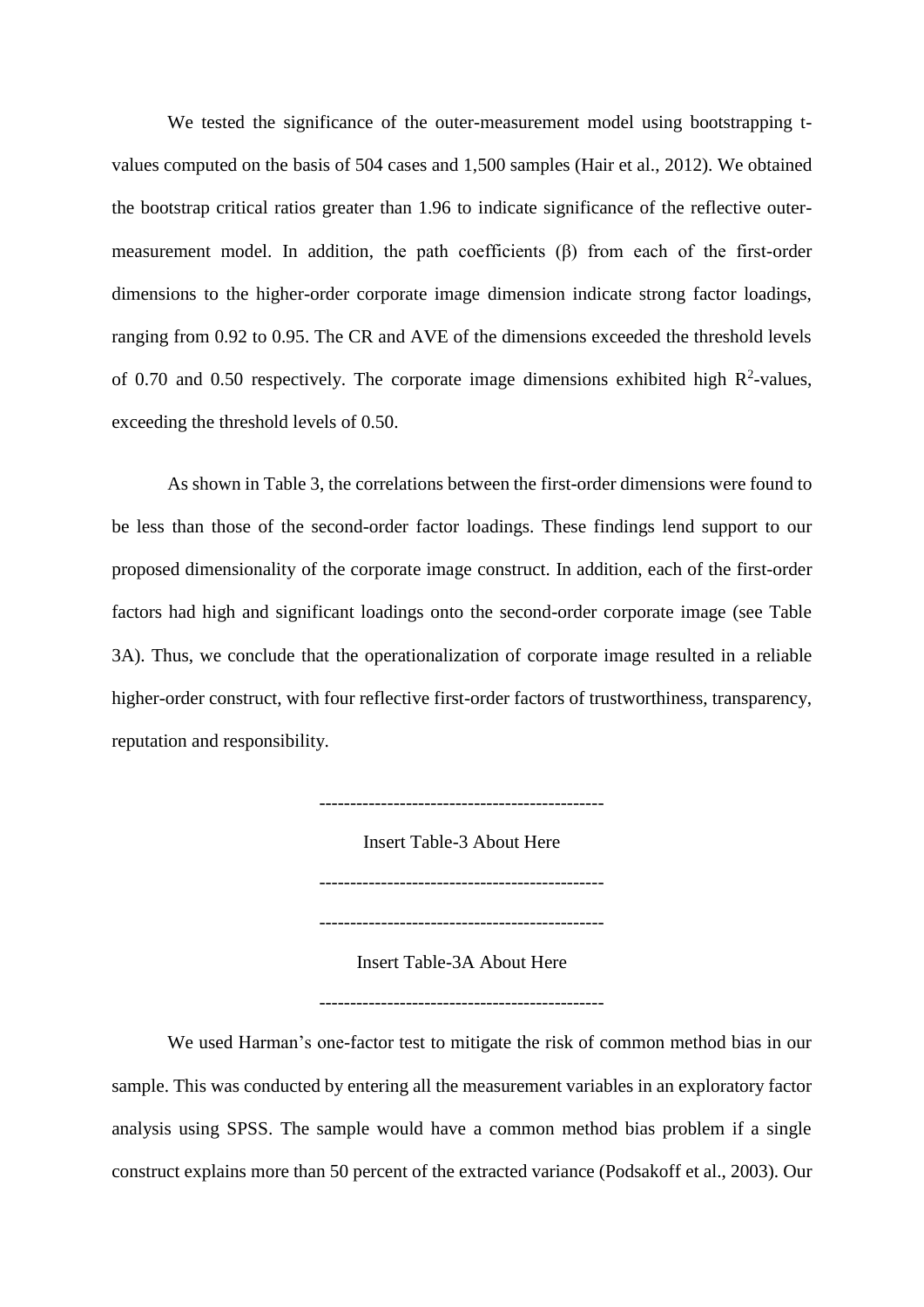results show that the factor obtained only reached 25.5 percent of the extracted variance for the sample. We also tested for the presence of common method bias using another method proposed by Liang, Saraf, Hu and Xue (2007) and Williams et al. (2003). We used a common method factor in the PLS model with indicators of all the constructs. We calculated each indicator's variances explained by the original constructs and the method factor. The results showed that the average of the variance explained by the constructs was 0.75 while the average method-based variance was 0.03 and the ratio of the two was 25:1. In addition, most of the method factor loadings were not significant. These results indicate that common method bias was not a major threat to our analyses.

## *Results of Hypotheses Testing*

After demonstrating the validity and reliability of the measurement model, in the second stage we examined whether the structural model supports our proposed relationships. We are informed by the recommendations of Hair et al. (2012) and Henseler et al. (2009) in our analysis of the PLS path modeling results. The evaluation of the prediction-oriented PLS path modeling results for the structural model centers on the  $R^2$  values with the  $R^2$  value representing a measure of the variance explained in a variable by a model. Results indicate that the hypothesized model accounted for 88 percent of corporate image, 66 percent of cognitive trust, 80 percent of affective trust and 68 percent of positive word-of-mouth, suggesting good overall predictive power. All the  $\mathbb{R}^2$  values are greater than the recommended cut-off-value of 0.10 (Falk & Miller, 1992). Average variance accounted for is defined as the mean  $R^2$  of the model, which is 0.74. Since the average variance accounted for value is high, acceptable (Falk & Miller, 1992) and the individual  $R^2$ estimates of the endogenous constructs are greater than the recommended cut-off values, it is appropriate to examine the significance of the relationships between the exogenous and the endogenous constructs.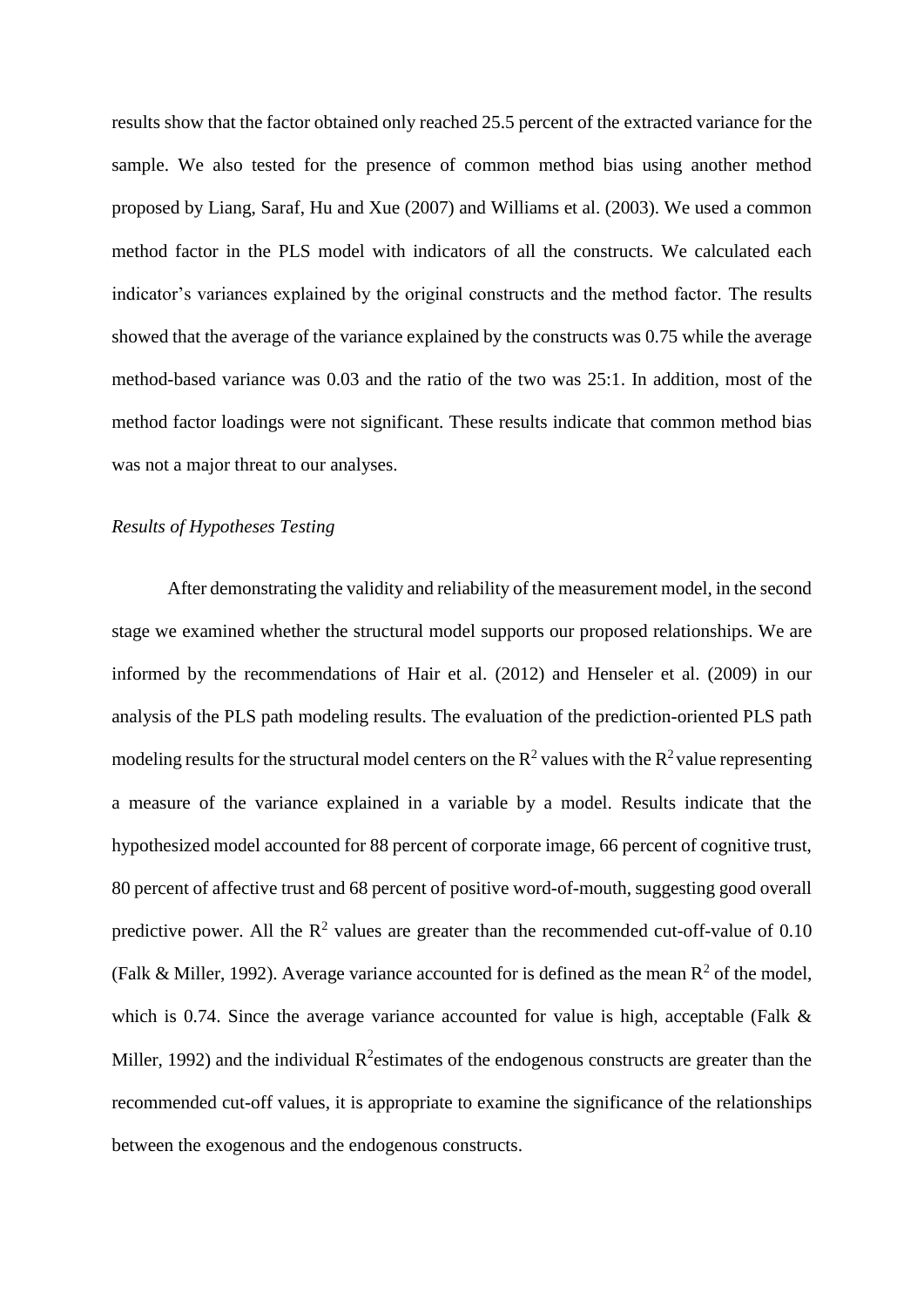We assessed the relative importance of the proposed relationships in our model by using the standardized path coefficients (β). Results are shown in Table 4. We applied a nonparametric bootstrapping method using 1,500 subsamples with 504 cases and individual sign changes (Henseler et al., 2009). In accordance with hypotheses H1-H5 not all the antecedents of corporate image have a significant and positive impact on corporate image: integrity ( $\beta$  = 0.26; t = 6.68), communication ( $\beta$  = 0.20; t = 5.79), shared values ( $\beta$  = 0.19; t = 5.24) and benevolence ( $\beta$  = 0.39; t = 8.89) accepting H2-H5. Impact of expertise on corporate image was not significant and hence H1 was rejected.

Corporate image has significant and positive effects on cognitive trust ( $\beta = 0.81$ ; t = 31.08) and affective trust  $(\beta = 0.78; t = 14.97)$  as shown in Table 5 which supports hypotheses H6 and H7. Finally, there is a significant effect of cognitive trust on affective trust  $(β = 0.14; t$  $= 2.35$ ); cognitive trust on word-of-mouth ( $\beta = 0.28$ ; t = 5.18) and affective trust on word-ofmouth  $(8 = 0.58$ ; t = 10.44), which lends support to H8, H9 and H10.

----------------------------------------------

Insert Table-4 About Here

----------------------------------------------

Moreover, we used the blindfolding procedure to evaluate the predictive ability of our conceptual framework (Tenenhaus et al., 2005). The means of the cross-validated communality and redundancy (i.e., Stone-Geisser  $Q^2$ ) were used to measure the global quality of the measurement model and the structural model (Tenenhaus et al., 2005). The results indicate that the quality of both the measurement model and structural model are well above the recommended standard of 0.3 (Tenenhaus et al., 2005). The average cross-validatedcommunality is 0.67 and the average cross-validated-redundancy  $(Q^2)$  is 0.64. This further supports the predictive power of our model.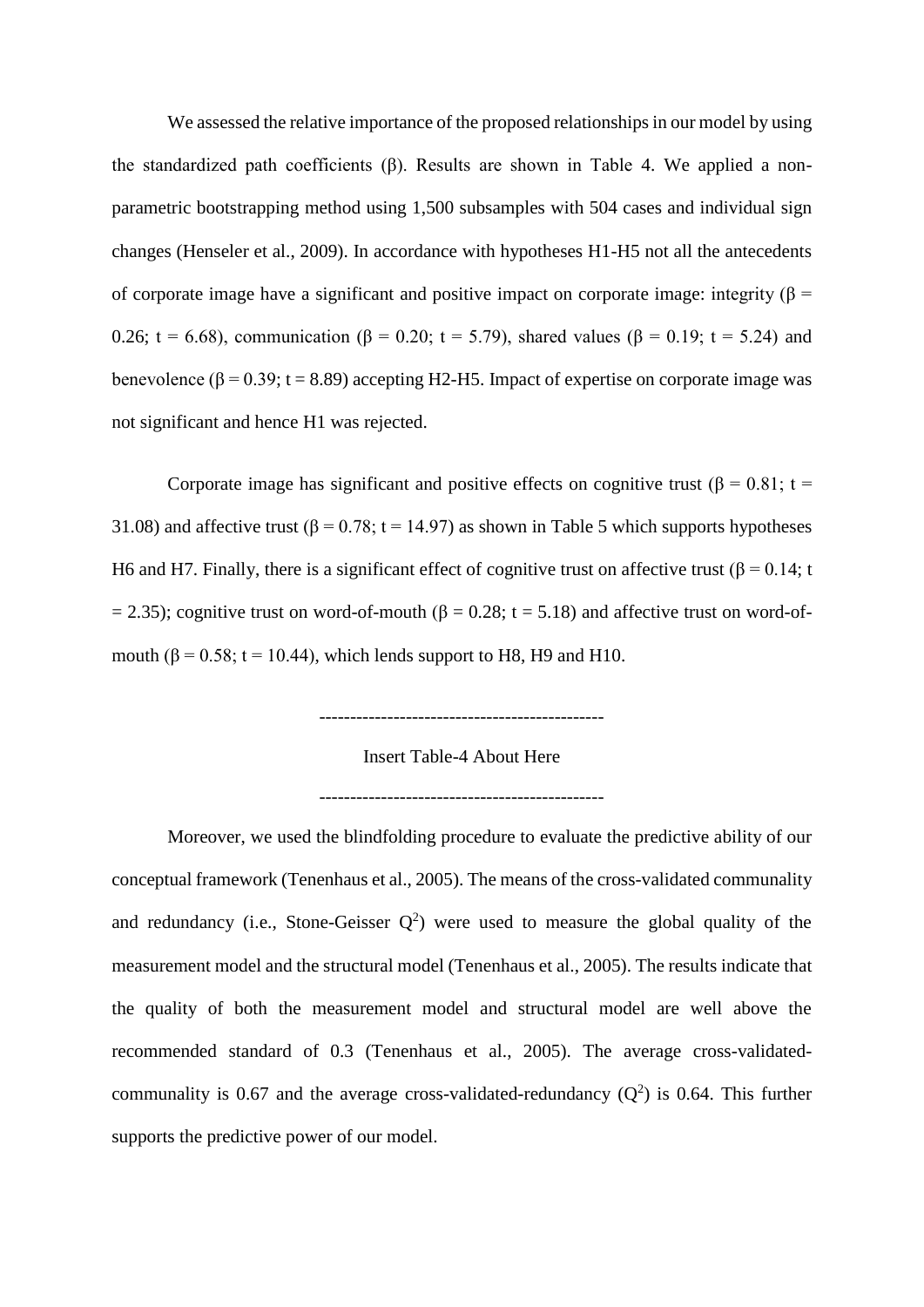#### *Post-hoc Mediation Analysis*

Corporate image is identified in the literature as one of the most influential factors affecting consumers' trust (Flavián, Gufinalíu & Torres, 2005). Based on this we posit a direct relationship between corporate image and two forms of trust (cognitive and affective). Likewise, literature also underscores a direct relationship between trust and word-of-mouth (Urban, 2005; Barreda, Bilgihan & Kageyama, 2015). In light of these findings we posit that cognitive and affective trust mediates the relationship between corporate image and word-ofmouth.

In the post-hoc analysis we examined the mediation effects of cognitive and affective trust in the corporate image-word-of-mouth linkage. We adopted the multiple mediator analysis with bootstrapping as recommended by Preacher and Hayes (2008). We used the latent variable scores obtained during the PLS analysis and conducted the mediation analysis using the SPSS macros developed by Preacher and Hayes (2008) to obtain the 95 percent bias-corrected bootstrap confidence intervals for the mediator variable (Shrout & Bolger, 2012). The indirect effect is significant when the interval for the mediating effect contains no zeros. This study uses 5,000 resamples in accordance with the suggestions of Hayes (2009). Table 5 presents the results of the post-hoc tests of mediation. Results show that cognitive trust ( $\beta_{\text{indirect effect}} = 0.18$ , p<0.05) and affective trust ( $\beta_{\text{indirect effect}} = 0.34$ , p<0.05) mediate the relationship between corporate image and word-of-mouth.

Insert Table-5 About Here

----------------------------------------------

----------------------------------------------

In summary, the results show that corporate image is a multi-dimensional construct which impacts fans' cognitive trust and affective trust as well as word-of-mouth.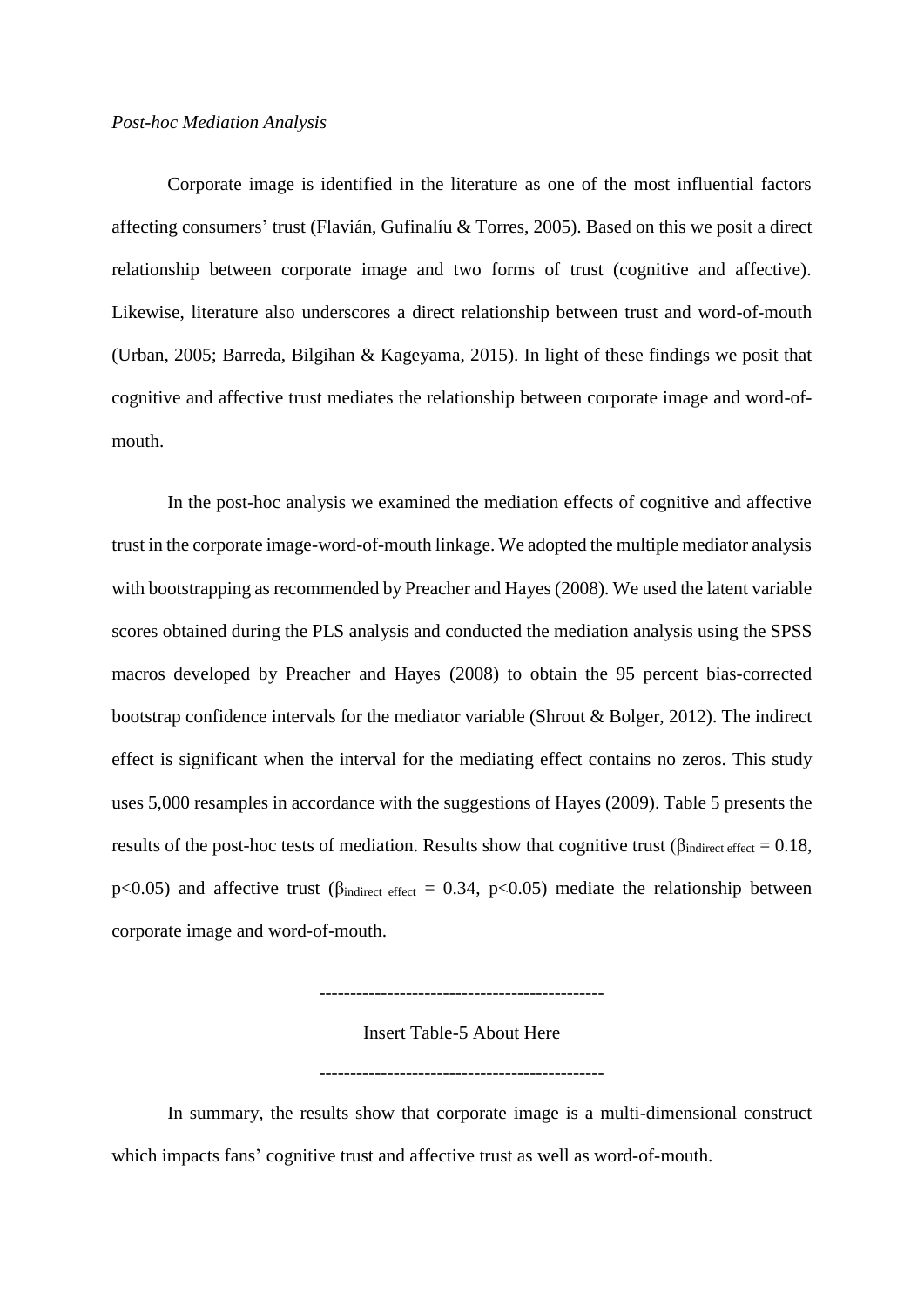## **CONCLUSIONS and MANAGERIAL IMPLICATIONS**

Given the highly emotive nature of sport, we set out to evaluate the nature of the relationship between corporate image, trust and other constructs using a sport's governing body. As posited earlier, governing bodies fulfill an important role because they serve as the custodians of the sports for which they are responsible (Misener & Doherty, 2013). This role is consequently bound up in key principles of good governance such as integrity, responsibility and communication. FIFA and a number of sport governing bodies have come under increasing scrutiny and attracted growing criticism in relation to aspects of their governance (Jennings, 2011), leading to a poor corporate image and, anecdotally at least, trust levels being undermined.

As such, we believe there are two main actionable points from our study: firstly, the research serves to highlight the specific role of corporate image as a basis upon which fans may trust a sport governing body; and, secondly, it signals key variables that sport governing bodies should address in managing their corporate image and stakeholder engagement (primarily fans). Among these implications, similar to Goodwin and Grix (2011), for FIFA the creation and maintenance of strong image management allied to trust is a process that needs to be actively addressed. Moreover, we contend that in strategically managing matters pertaining to image and trust, FIFA, as a governing body, must engage with fans in an effective, meaningful way. Furthermore, we anticipate extensions of this study to account for other stakeholders (for example, sponsors) will reiterate the benefits that can be achieved through a positive corporate image.

Our findings have revealed that four constructs – integrity, communication, shared values and benevolence – are directly linked to corporate image. In its broadest sense, integrity is a key foundation upon which good organizational governance is built (Evans, 2012). This,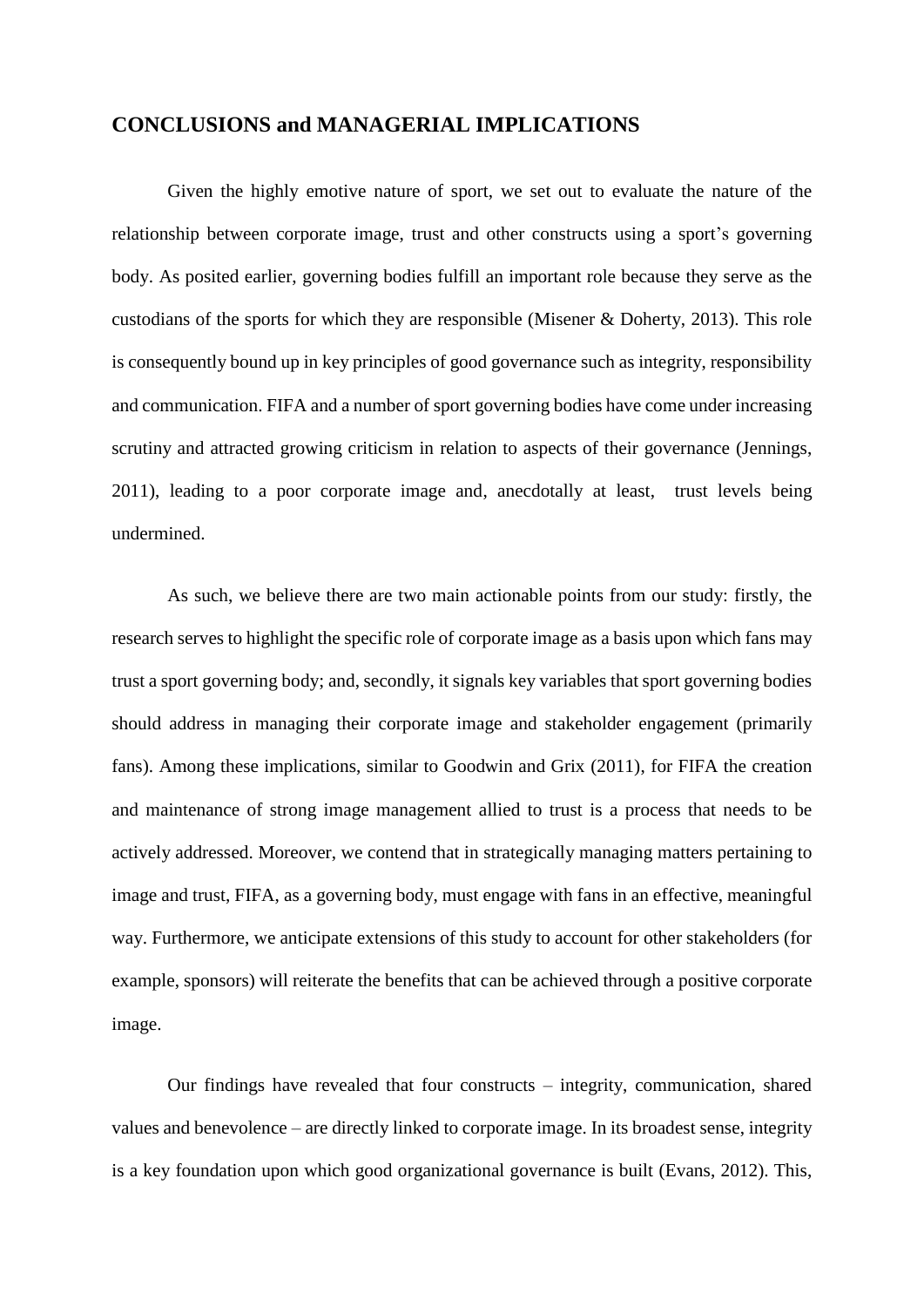therefore, indicates that FIFA needs to take the issue of maintaining good governance seriously (Geeraert, Alm & Groll, 2014) which potentially implies the need for cultural change, strategic management and more effective fan engagement. This may come about if the senior leadership is new and untainted by recent allegations of wrongdoing. Strong governance standards are closely aligned to open and regular communication, another feature of the research findings presented here. For FIFA, this presents a particular challenge given the global nature of the governing body's constituency. One of the ways for FIFA to conceive of the need for communication improvements might be through the use of social media and with greater transparency through the various channels.

In identifying shared values as influencing corporate image, we infer that FIFA should demonstrate a set of values that are somewhat congruent with the values of fans. At one level, this may indicate that FIFA needs to reposition the organization, undertake cultural transformation or communicate in a more strategic fashion. In a similar way, FIFA should also seek to identify means through which benevolent behaviors can be demonstrated, such as showing it has the fans' best interests at heart. While there may be links to the growing commercialization of sport that might explain a perceived lack of benevolence among fans, the governing body still needs to accentuate its role as being 'for the good of the game'.

Congruent with other researchers (e.g. Norman, Avolio & Luth 2010) we find that corporate image is linked to both cognitive and affective trust, thus suggesting that FIFA needs to foster relationships whereby fans become more confident about the way in which the governing body performs its role. We estimate that it is also about the way in which FIFA is perceived to be accomplished and reliable in fulfilling its role as a custodian. Furthermore, perceptions of care and concern among fans need to be enhanced by FIFA, confirming the affective dimensions of trust in relations between fans. Some examples of how this might be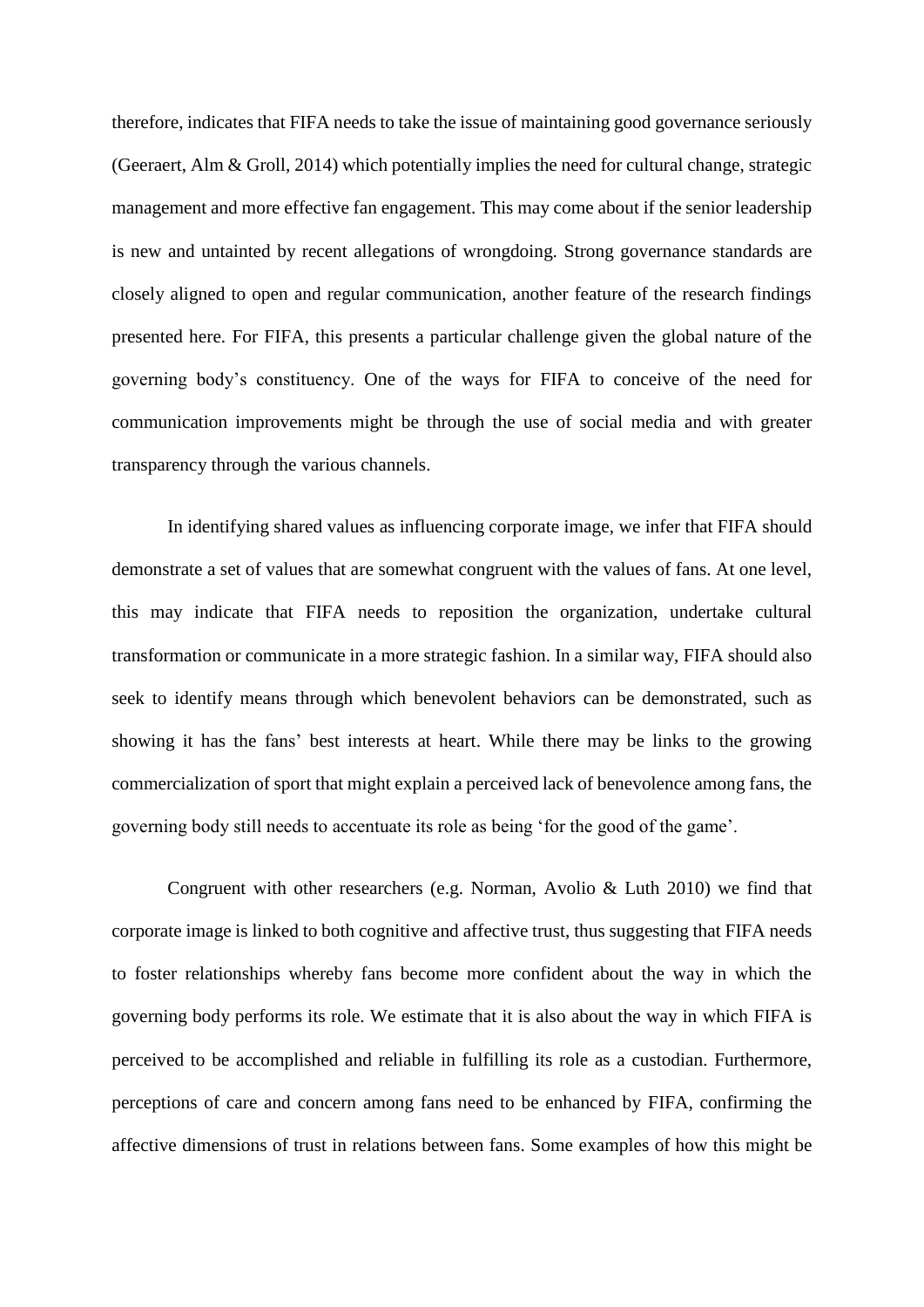achieved may include fan representation on FIFA's boards and committees because outside independent representation on a board can act as form of capital (Johnson, Schnatterly  $\&$  Hill, 2013) while diversity can improve the organization's performance (Mahadeo, Soobaroyen & Hanuman, 2012). The creation of more effective communication channels between the governing body and fans may help to improve trust levels, or the clearer accentuation of missions and strategy by FIFA.

Adding to the findings of Lacey and Kennett-Hensel (2010) we identify a link between corporate image and affective trust. This could be premised on the care and concern shown on FIFA's part; alternatively, fans may perceive feelings of insecurity or weak relations. In summary, the consequences of this are likely to be that fans do not trust FIFA to be responsible for the sport, or in the way it approaches relations with them. Among the implications for FIFA, therefore, are: the promotion of key governance principles such as democracy and openness; and, the inclusion of fans and other appropriate stakeholders into decision-making mechanisms employed by FIFA.

Our study supports the idea of cognitive trust leading to affective trust. This happens because FIFA is able to show it has the ability to deliver before trust becomes more idealized in the way of affective trust. Finally, irrespective of whether it is cognitive or affective trust it leads to positive word-of-mouth with this form of advocacy behavior being a capital asset for FIFA. It may, because of this positive word-of-mouth, lead to enhanced revenue opportunities via improved sponsorship deals. Indeed, this is important given that some of FIFA's principal sponsors are calling for independent representation on FIFA's board as a way to safeguard their sponsorship returns.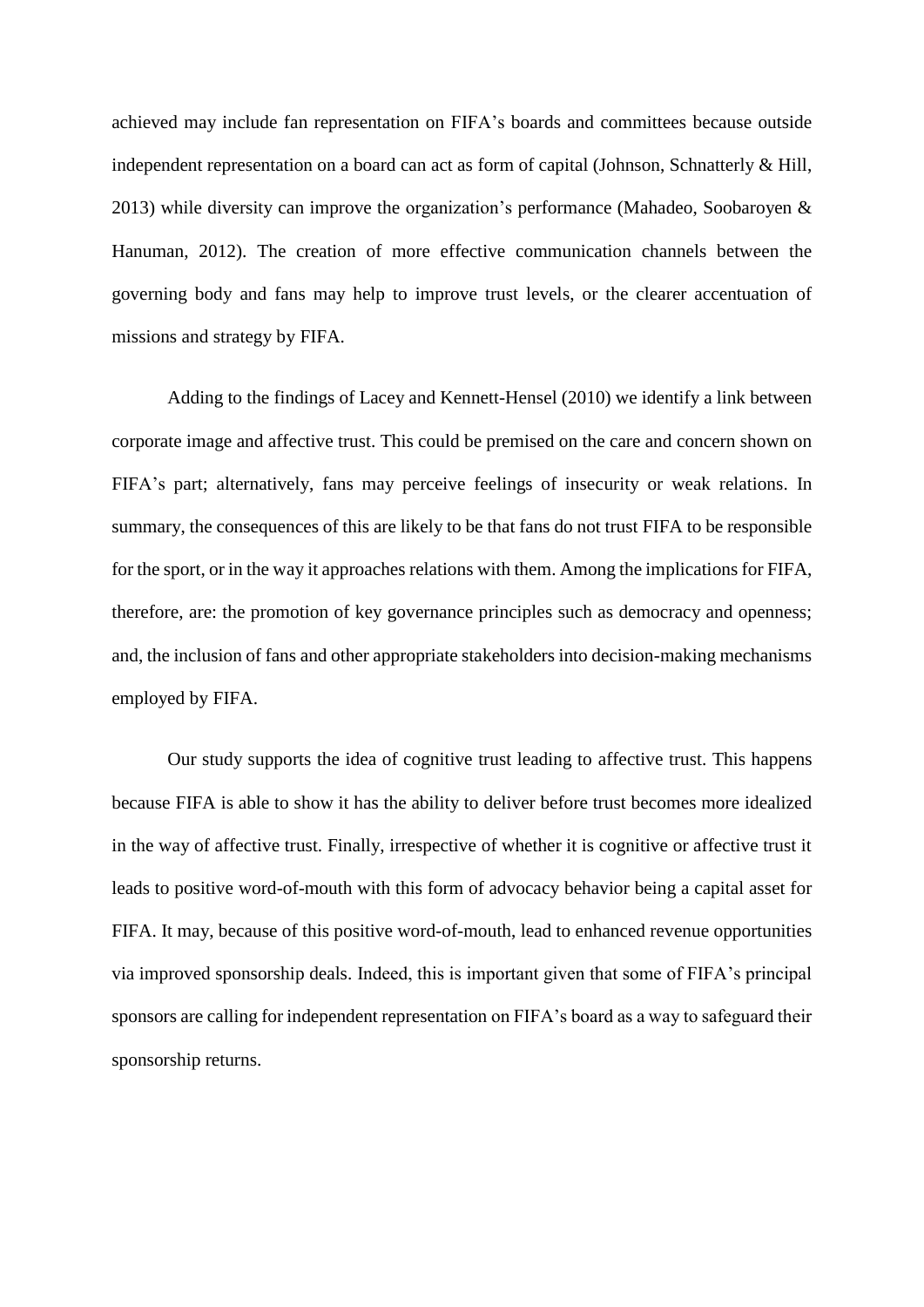#### *Research Limitations and Future Research Directions*

As we have seen, this article complements the body of literature but we recognize the limitations of our study. Given the most recent allegations of corruption and misbehavior among FIFA's executive, if our study is replicated we would expect differences to emerge. Using FIFA we assessed our model at the broad level, but different indicators may emerge if the same survey instrument is applied at the narrow scope level, i.e. the national footballing bodies.

Given the emotive nature of our assessment domain it would hardly be surprising if the model outcomes are different for other sporting contexts. The sample we involved in our study was both highly involved in sport and interested, and, thus, it may have influenced their responses with the potential to create bias. In expanding our work, more recently the IAAF has faced questions regarding integrity and thus research in that sporting arena is likely to result in different findings. In our model we positioned word-of-mouth as an endogenous outcome variable but in other contexts it may behave differently. We would suggest that other behavioral outcomes such as loyalty are included in future models. We examined our model in its entirety and thus we would encourage future researchers to build models with moderating variables, as indicated by Palmatier et al. (2006). Lastly, similarly to numerous other studies, we measured our model on a cross-sectional basis and a longitudinal panel study may identify other patterns.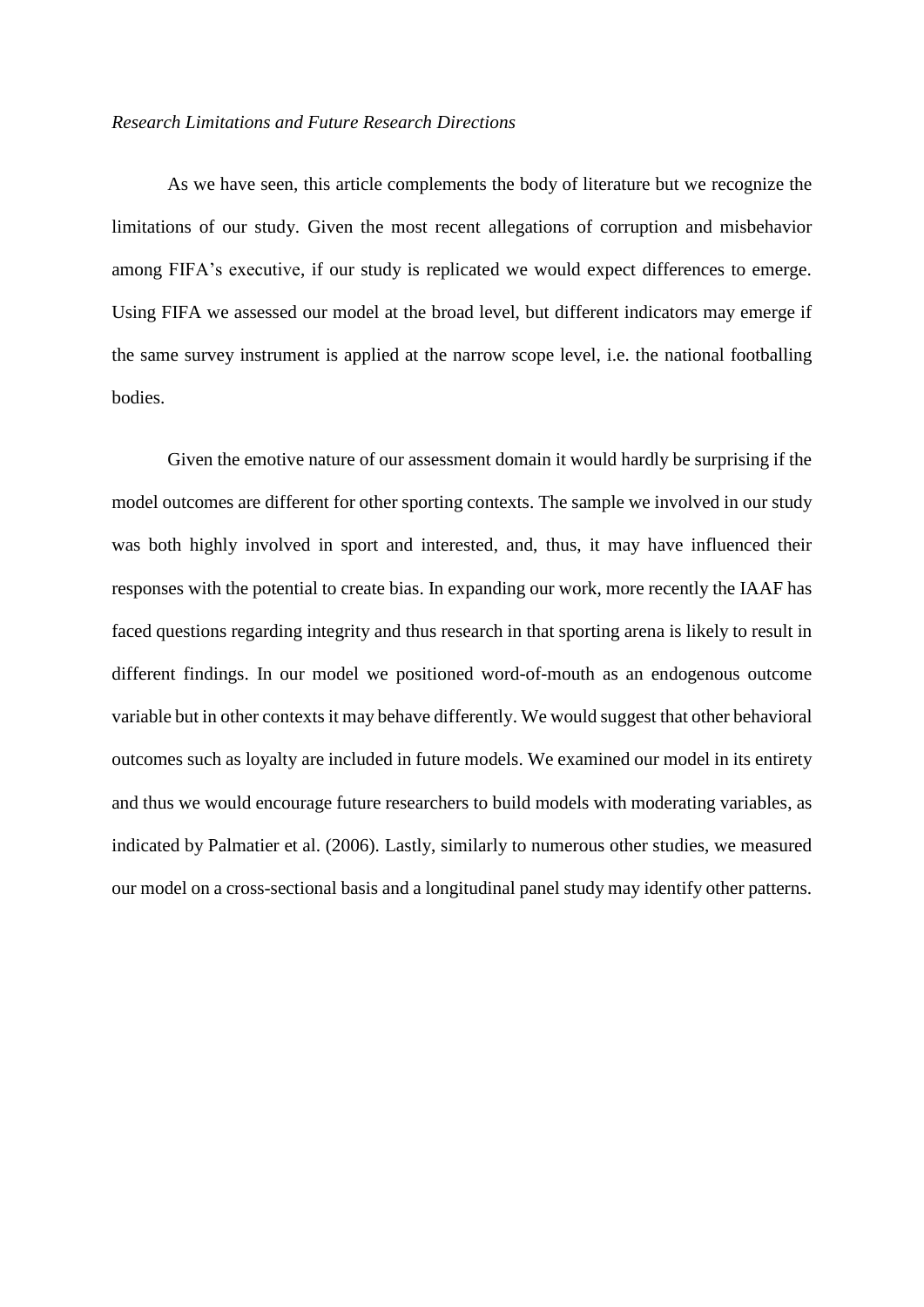## **REFERENCES**

- [Arendt,](http://www.emeraldinsight.com/action/doSearch?ContribStored=Arendt%2c+S) S., & [Brettel,](http://www.emeraldinsight.com/action/doSearch?ContribStored=Brettel%2c+M) M. (2010). Understanding the influence of corporate social responsibility on corporate identity, image, and firm performance. *Management Decision, 48* (10), 1469- 1492.
- Bachmann, R., & Inkpen, A. (2011). Understanding institutional-based trust building processes in inter-organisational relationships. *Organizational Studies*, *32*, 281-301.
- [Balmer,](http://www.emeraldinsight.com/action/doSearch?ContribStored=Balmer%2c+J+M) J. M. T. (2011). Corporate marketing myopia and the inexorable rise of a corporate marketing logic: Perspectives from identity‐based views of the firm. *European Journal of Marketing, 45* (9/10), 1329-1352.
- Balmer, J. M., & Greyser, S. A. (2002). Managing the multiple identities of the corporation. *California Management Review*, *44* (3), 72-86.
- Balmer, J.M.T., & Greyser, S.A. (2006). Corporate marketing: integrating corporate identity, corporate branding, corporate communications, corporate image and corporate reputation. *European Journal of Marketing, 40* (7-8), 730‐41.
- Barnett, M.L.*,* Jermier, J.M.*, &* Lafferty, B.A. (2006)*.* Corporate reputation: The definitional landscape*. Corporate Reputation Review, 9:* 26*-*38*.*
- Barreda, A. A., Bilgihan, A., & Kageyama, Y. (2015). The role of trust in creating positive word-of-mouth and behavioral intentions: The case of online social networks. *Journal of Relationship Marketing*, *14* (1), 16-36.
- Becker, J. R. (2013). World Cup 2026 now accepting bribes: A fundamental transformation of FIFA's World Cup bid process. *The International Sports Law Journal*, *13* (1-2), 132- 147.
- Chang, L. J., Doll, B. B., Wout, M. V. t'., Frank, H. J. & Sanfey, A. G. (2010). Seeing is believing: Trustworthiness as a dynamic belief. *Cognitive Psychology, 61* (2), 87-105.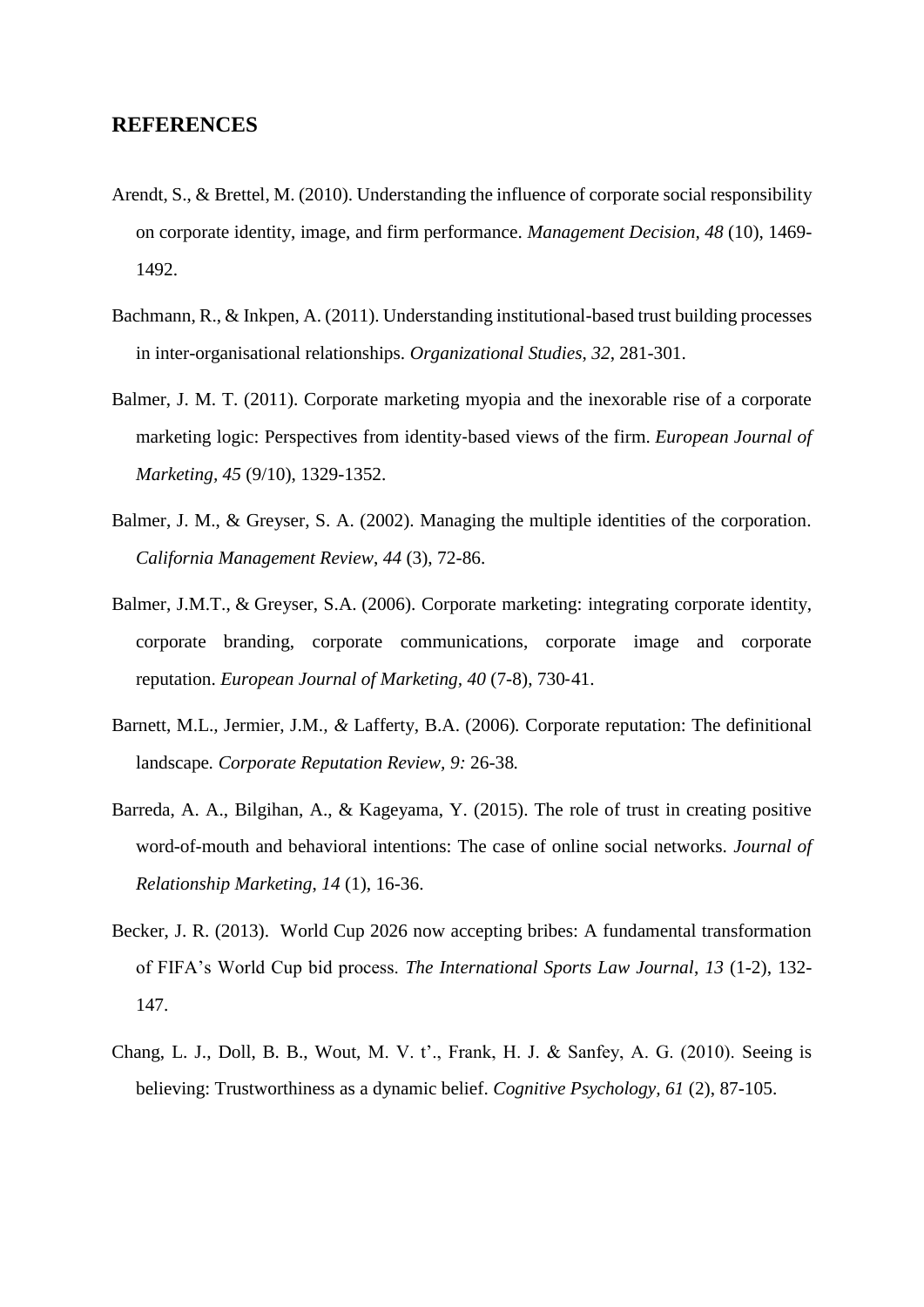- Chua, R. Y. J., Ingram, P., & Morris, M. (2008). From the head and heart: Locating cognitionand affect-based trust in managers' professional networks. *Academy of Management Journal, 51*, 436-452.
- Cornelissen, S. (2004). 'It's Africa's turn!' The narratives and legitimations surrounding the Moroccan and South African bids for the 2006 and 2010 FIFA finals. *Third World Quarterly 25* (7), 1293-1309.
- Cummings, L., & Bromiley, P. (1996). The organisational trust inventory (OTI): development and validation. Cited in Kramer, R., & Tyler, T., (1996). *Trust in organizations: Frontiers of theory and research*. Sage Publications, California.
- de Almeida, B. S., & and Wanderley J. M., (2013). A política e os megaeventos esportivos: uma revisão conceitual. *XVIII Congresso Brasileiro de Ciências do Esporte e V Congresso Internacional de Ciências do Esporte*.
- Deutskens, E., Ruyter, K., & Wetzels M. (2006). An assessment of equivalence between online and mail surveys in service research, *Journal of Service Research, 8* (4), 346-355.
- Dirks, K. T., & Ferrin, D. L. (2002). Trust in leadership: Meta-analytical findings and implications for organizational research. *Journal of Applied Psychology, 87,* 611-628.
- Doney, P., & Cannon, J. (1997). An examination of the nature of trust in buyer-seller relationships. *Journal of Marketing*, *61* (2), 35-51.
- Eberl, M. & Schwaiger, M. (2005). Corporate reputation: disentangling the effects on financial performance. *European Journal of Marketing, 39,* (7/8), 838-854.
- Evans, M. (2012). Beyond the integrity paradox towards 'good enough' governance? *Policy Studies, 33* (1), 97-113.
- Falk, R., & Miller, N. (1992). A Primer for soft modeling, University of Akron Press, Akron, Ohio.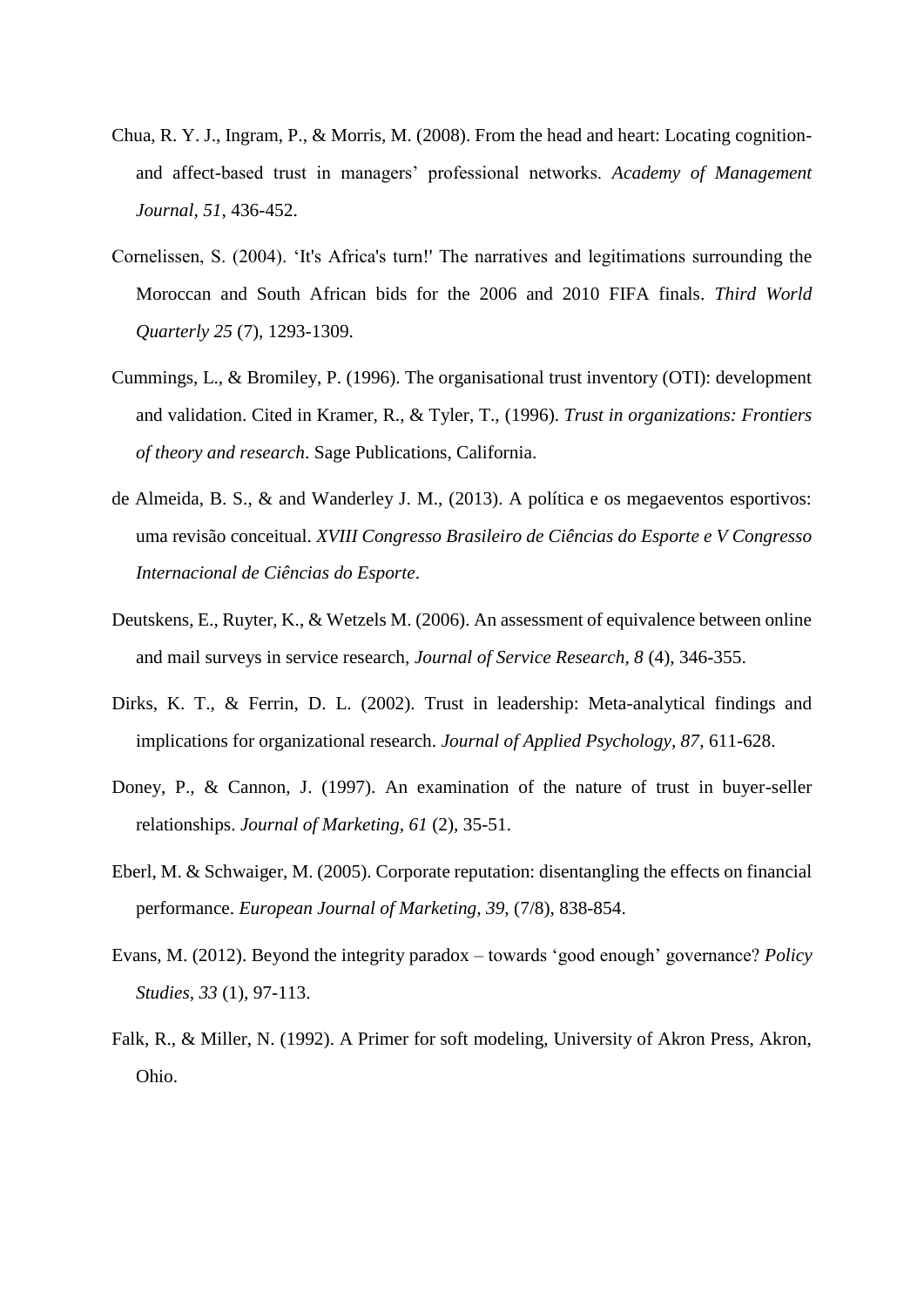- Flavián, C., Guinaliu, M., & Torres, E. (2005). The influence of corporate image on consumer trust: A comparative analysis in traditional versus internet banking. Internet Research, *15(4)*, 447-470.
- Fornell, C., & Larcker, D. (1981). Evaluating structural equation models with unobservable variables and measure. *Journal of Marketing Research, 18* (1), 39-50.
- Fullerton, C. (2003). When does commitment lead to loyalty? *Journal of Services Research, 5* (4), 333-344.
- Galford, R., & Drapeau, A. (2003). The enemies of trust. *Harvard Business Review, 81* (2), 5- 11.
- Garnefeld, I., Helm, S., & Eggert, A. (2011). Walk you talk: An experimental investigation of the relationship between word of mouth and communicators' loyalty. *Journal of Service Research, 14* (1), 93-107.
- Garzia, D. (2011). The personalization of politics in Western democracies: Causes and consequences on leader–follower relationships. *The Leadership Quarterly, 22* (4), 697-709.
- Geeraert, A., Alm, J., & Michael Groll, M. (2014). Good governance in international sport organizations: an analysis of the 35 Olympic sport governing bodies. *International Journal of Sport Policy and Politics, 6* (3), 281-306.
- Glantz, M. (2010). The Floyd Landis doping scandal: Implications for image repair discourse. *Public Relations Review*, *36*(2), 157-163.
- Goodwin, M., & Grix, J. (2011). Bringing structures back in: The 'governance narrative' the 'decentred approach' and 'asymmetrical network governance in the education of sport policy communities. *Public Administration, 89,* (2), 537-557.
- Gotsi, M. & Wilson, A. M. (2001). Corporate reputation: seeking a definition. *Corporate Communications: An International Journal, 6* (1), 24-30.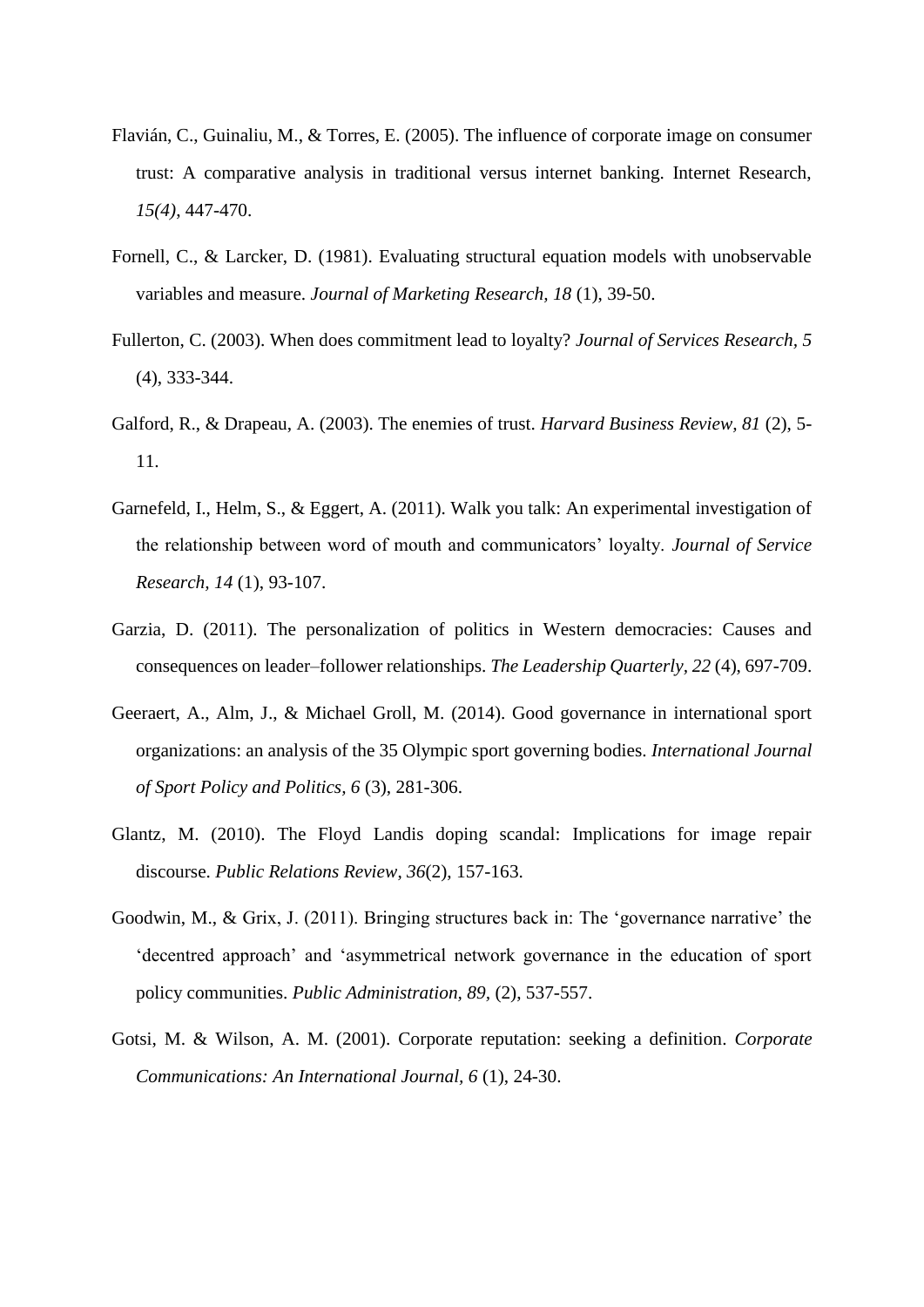- Gray, E. R. & Balmer, J. M T. (1998). Managing corporate image and corporate reputation. *Long Range Planning, 31* (12), 695-702.
- Gremler, D. D., Gwinner, K. P. & Brown, S. W. (2001). Generating positive word-of-mouth communication through customer-employee relationships. *International Journal of Service Industry Management*, *12* (1), 44–59.
- Gürhan-Canli, Z. & Batra, R. (2004). When corporate image affects product evaluations: The moderating role of perceived risk. *Journal of Marketing Research, 41* (2), 197-205.
- Hair, J. F., Hult, G. T. M., Ringle, C. M., & Sarstedt, M. (2013). *A Primer on Partial Least Squares Structural Equation Modeling (PLS-SEM).* Sage Publications Incorporated.
- Hair, J. F., Sarstedt, M., Ringle, C. M., & Mena, J. A. (2012). An assessment of the use of partial least squares structural equation modeling in marketing research. *Journal of the Academy of Marketing Science, 40* (3), 414-433.
- Harrison-Walker, J. (2001). The measurement of word-of-mouth communication and an investigation of service quality and customer commitment as potential antecedents. *Journal of Service Research, 4* (1), 60-75.
- Henseler, J., Ringle, C. M., & Sinkovics, R. R. (2009). The use of partial least squares path modeling in international marketing. Advances in International Marketing, 20, Rudolf R. Sinkovics and Pervez N. Ghauri, eds., Bingley, UK: Emerald Group, 277–320.
- Hess, J. (1995), in Stern, B.B. (Eds), *Construction and Assessment of a Scale to Measure Consumer Trust*. Chicago, IL: American Marketing Association, *6*, 20-6.
- Jap, S. D., & Anderson, E. (2007). Tessting a life-cycle theory of cooperative interorganizational relationships: Movement across stages and performance. *Management Science, 53* (2), 260-275. Doi: 10.1287/mnsc.1060.0610
- Jarvis, C. B., MacKenzie, S. B., & Podsakoff, P. M. (2012). The negative consequences of measurement model misspecification: A response to Aguirre-Urreta and Marakas. *MIS Quarterly*, *36(1)*, 139-146.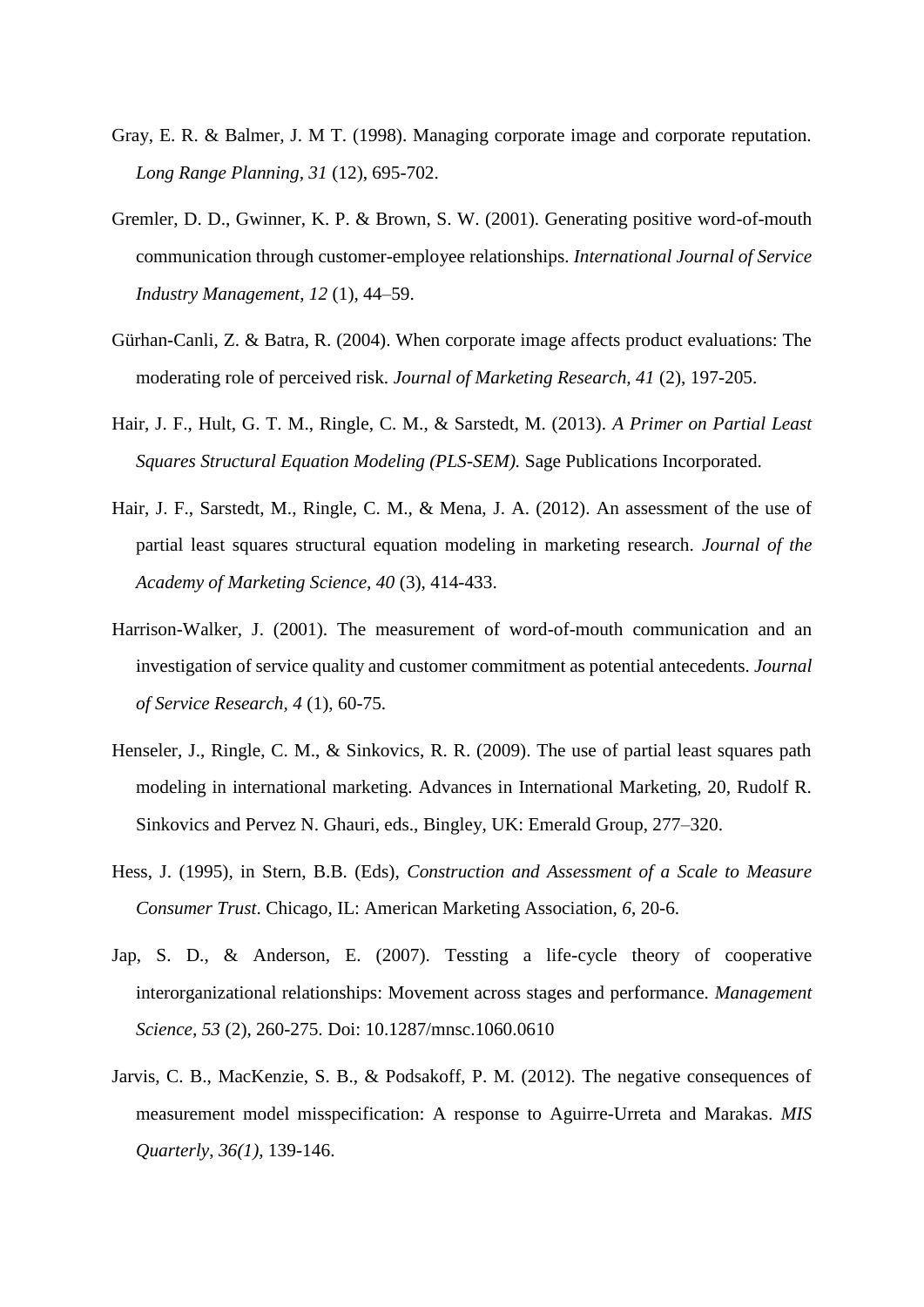- Johnson, S., Schnatterly, K., & Hill, A. (2013). Board composition beyond independence social capital, human capital, and demographics. *Journal of Management, 39* (1), 232-262.
- Jones, B., Temperley, J. & Lima, A. (2009). Corporate reputation in the era of Web 2.0: The case of Primark. *Journal of Marketing Management, 25* (9/10), 927-939.
- Kaptein, M. (2008). Developing and testing a measure for the ethical culture of organisation: The corporate ethical virtues model. *Journal of Organisational Behaviour, 29*, 923-947.
- Kelman, H. (1961). Process of opinion change. *Public Opinion Quarterly*, *25* (Spring) 57-78.
- Kharouf, H., Lund, D. & Sekhon, H. (2014). Building trust by signaling trustworthiness in service retail. *Journal of Services Marketing*, 28 (5), 361-373.
- Lacey, R., Kennett-Hensel, P. (2010). Longitudinal effects of corporate social responsibility on customer relationships. *Journal of Business Ethics, 97* (4), 581-597.
- Liang, H., Saraf, N., Hu, Q., & Xue, Y. (2007). Assimilation of enterprise systems: The effect of institutional pressures and the mediating role of top management. *MIS Quarterly*, *31(1)*, 59-87.
- Lin, L-Y. & Lu, C-Y. (2010). The influence of corporate image, relationship marketing, and trust on purchase intention: the moderating effects of word‐of‐mouth. *63* (3), 16-34.
- Löhndorf, B., & Diamantopoulos, A. (2014). Internal branding social identity and social exchange perspectives on turning employees into brand champions. *Journal of Service Research*, *17* (3), 310-325.
- Lusch, R. F., & O'Brien, M. (1997). Fostering professionalism; researchers can't communicate their value if they don't recognize it themselves. *Marketing Research,* Spring*,* 25-31.
- Maennig, W. (2005). Corruption in international sports and sport management: forms, tendencies, extent and countermeasures. *European Sport Management Quarterly*, *5*(2), 187-225.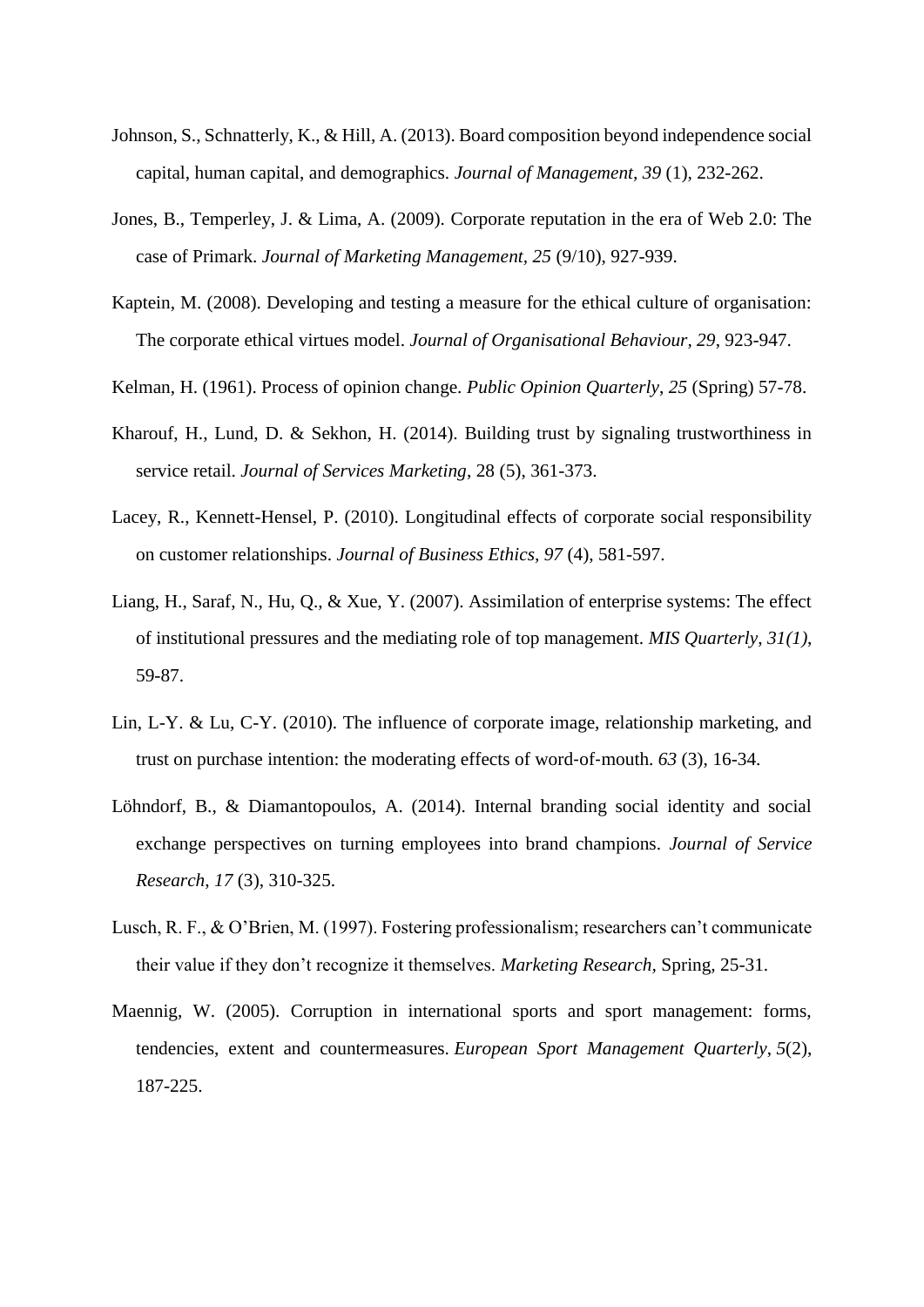- Mahadeo, J., Soobaroyen, T., & Hanuman, V. (2012). Board composition and financial performance: Uncovering the effects of diversity in an emerging economy. *Journal of Business Ethics, 105* (3), 375-388.
- Martin, W., & Lueg, J. (2013). Modelling word-of-mouth usage. *Journal of Business Research, 66* (7), 801-808.
- Mayer, R. C., Davis, J. H., & Schoorman, F. D. (1995). An integrative model of organizational trust. *Academy of Management Review*, *20* (3), 709-734.
- Mcknight, D. H., Choudhury, V. & Kacmar, C. 2002. Developing and validating trust measures for e-commerce: An integrative typology. *Information Systems Research,* 13**,** 334-359.
- Melewar, T. C. & Karaosmanoglu, E. (2006). Seven dimensions of corporate identity. *European Journal of Marketing, 40* (7/8), 846-869.
- Milano, M., & Chelladurai, P. (2011). Gross domestic sport product: The size of the sport industry in the United States. *Journal of Sport Management*, *25*(1), 24-35.
- Misener, K., & Doherty, A. (2013). Understanding capacity through the processes and outcomes of interorganizational relationships in nonprofit community sport organizations. *Sport Management Review, 16* (2), 135-147.
- Morgan, R., & Hunt, S. (1994). The commitment trust theory of relationship marketing. *Journal of Marketing*, *58* (3), 20-38.
- Nandan, S. (2005). An exploration of the brand identity–brand image linkage: A communications perspective. *The Journal of Brand Management, 12* (4), 264-278.
- Netemeyer, R. G., Bearden, W., & Sharma, S. (2003). *Scaling procedures: Issues and applications*. Sage Publications, Thousand Oaks, California.
- Nguyen, N. & Leblanc, G. (2001). Corporate image and corporate reputation in customers' retention decisions in services. *Journal of Retailing and Consumer Services, 8* (4), 227-236.
- Norman, S., Avolio, B., & Luthans, F. (2010). The impact of positivity and transparency on trust in leaders and their perceived effectiveness. *The Leadership Quarterly, 21*, 350-364.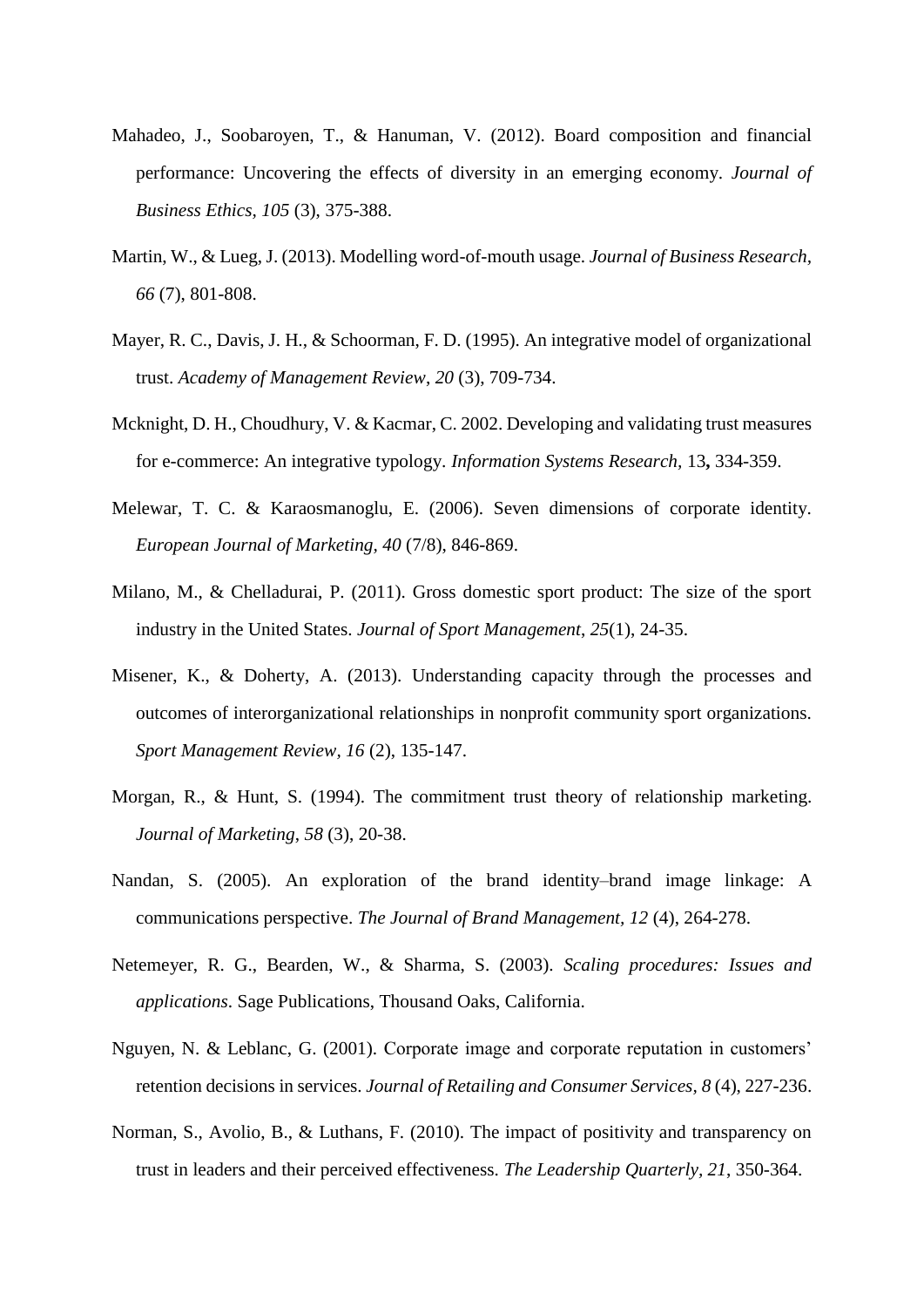- Palmatier, R. W., Dant, R. P., Grewal, D. & Evans, K. R. (2006). Factors influencing the effectiveness of relationship marketing: A meta-analysis. *Journal of Marketing, 70* (4), 136–53.
- Peloza, J. & Shang, J. (2011). How can corporate social responsibility activities create value for stakeholders? A systematic review. *Journal of the Academy of Marketing Science, 39*  (1), 117-135.
- Pielke, R. (2013). How can FIFA be held accountable? *Sport Management Review*, *16* (3), 255- 267.
- Podsakoff, P. M., MacKenzie, S. B., Paine, J. B., & Bachrach, D. G. (2000). Organizational citizenship behaviors: A critical review of the theoretical and empirical literature and suggestions for future research. *Journal of Management*, *26* (3), 513-563.
- Podsakoff, Philip M., Scott B. MacKenzie, Jeong-Yeon Lee, & Podsakoff, P, M. (2003). Common method biases in behavioral research: A critical review of the literature and recommended remedies. *Journal of Applied Psychology*, *88* (5), 879-903.
- [Pomering,](http://www.emeraldinsight.com/action/doSearch?ContribStored=Pomering%2c+A) A., & Johnson, L. W. (2009). Advertising corporate social responsibility initiatives to communicate corporate image: Inhibiting scepticism to enhance persuasion. *Corporate Communications: An International Journal, 40* (4), 420-439.
- Preacher, K.J. and Hayes, A.F. (2008). Asymptotic and resampling strategies for assessing and comparing indirect effects in multiple mediator models. *Behavior Research Methods*, *4 (3)*, 879-889.
- Roy, S. (2013). Consequences of customer advocacy. *Journal of Strategic Marketing, 21* (3), 260-276.
- Roy, S. K., Lassar, W. & Butaney, G. (2014). The mediating impact of stickiness and loyalty on word-of-mouth promotion of retail websites: A consumer perspective. *European Journal of Marketing*, *48* (9/10), 1828-1849.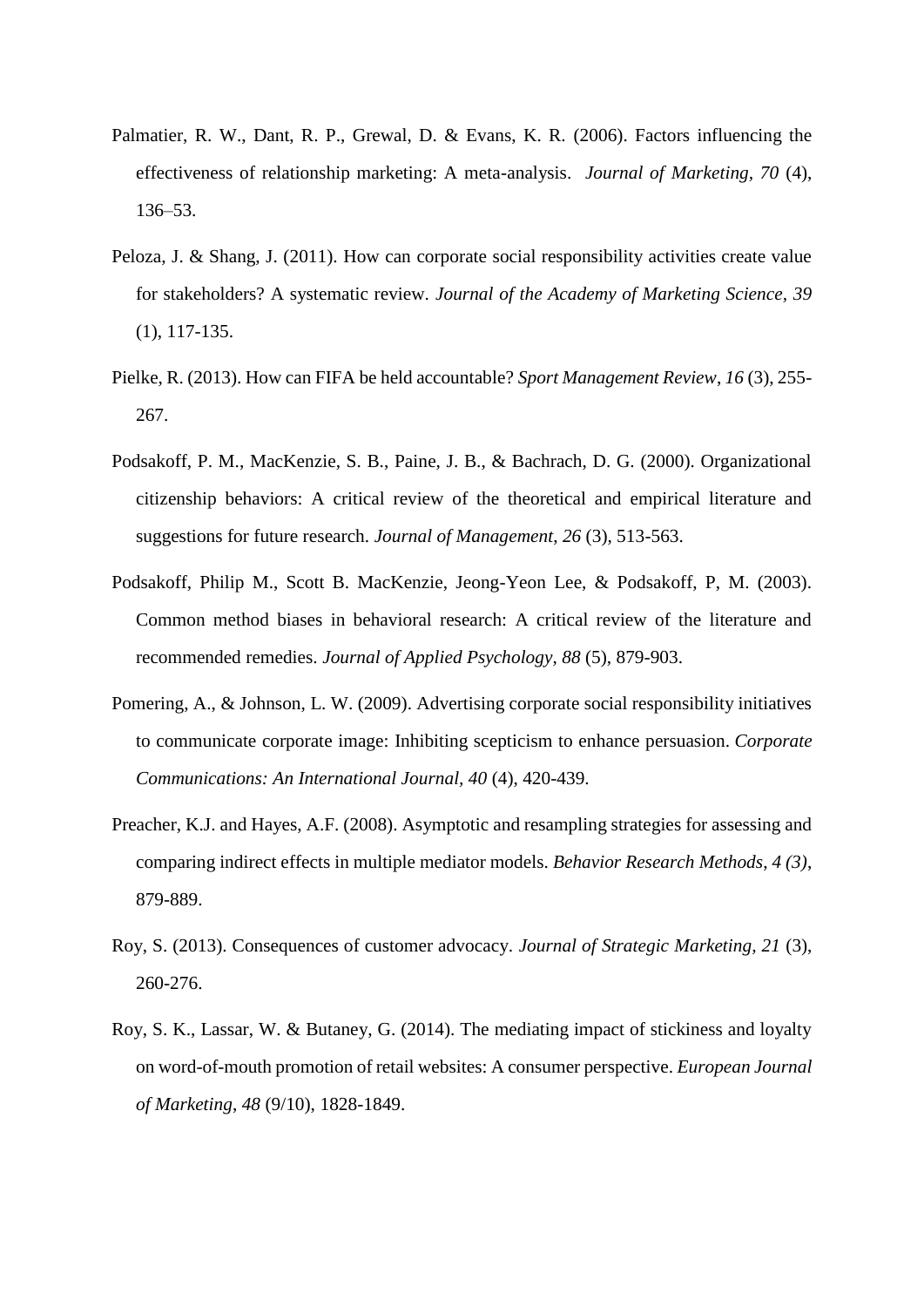- Schnackenberg, A., & Tomlinson, E. (2014). Organisational transparency: A new perspective on managing trust on organisations-stakeholder relationships. *Journal of Management*, Published online 10th March 2014.
- Sekhon, H., Ennew, C., Kharouf, H., & Devlin, J. (2014). Trustworthiness and trust: Influences and implications. *Journal of Marketing Management*, 30 (3/4), 409-430.
- Sekhon, H., Roy, S., Pritchard, A., & Shergill, G. (2013). Modelling trust in services relationships: A transnational perspective. *Journal of Services Marketing, 27* (1), 76-86.
- Shrout, P.E. and Bolger, N. (2002). Mediation in experimental and nonexperimental studies: New procedures and recommendations. *Psychological Methods*, *7(4)*, 422-445.
- Siegrist, M., G., Cvetkovich, G., & Roth C. (2000). Salient value similarity, social trust and risk/benefit perception. *Risk Analysis, 20* (3), 353-362.
- Simöes, C., Dibb, S., & Fisk, R. P. (2005). Managing corporate identity: An internal perspective. *Journal of the Academy of Marketing Science, 33* (2), 153-168.
- Sirdeshmukh, D., Singh, J., & Sabol, B. (2002). Consumer trust value and loyalty in relational exchanges. *Journal of Marketing*, *66* (1), 15-23.
- Steenkamp, J-B. (2005). Moving out of the US silo: A call to arms for conducting international marketing research. Essay appears in marketing renaissance: Opportunities and imperatives for improving marketing thought, practice and infrastructure. *Journal of Marketing, 69* (4), 6-8.
- Sweeney, J., Souter, G., & Mazzarol, T. (2012). Word of mouth: measuring the power of individual messages. *European Journal of Marketing, 46* (1/2), 237-257.
- Swift, P. E., & Hwang, A. (2013). The impact of affective and cognitive trust on knowledge sharing and organizational learning. *The Learning Organization, 20* (1), 20-37.
- Tenenhaus, M., Vinzi, V. E., Chatelin, Y-M., & Lauro, C. (2005). PLS path modeling. *Computational Statistics and Data Analysis*, *48*, 159-205.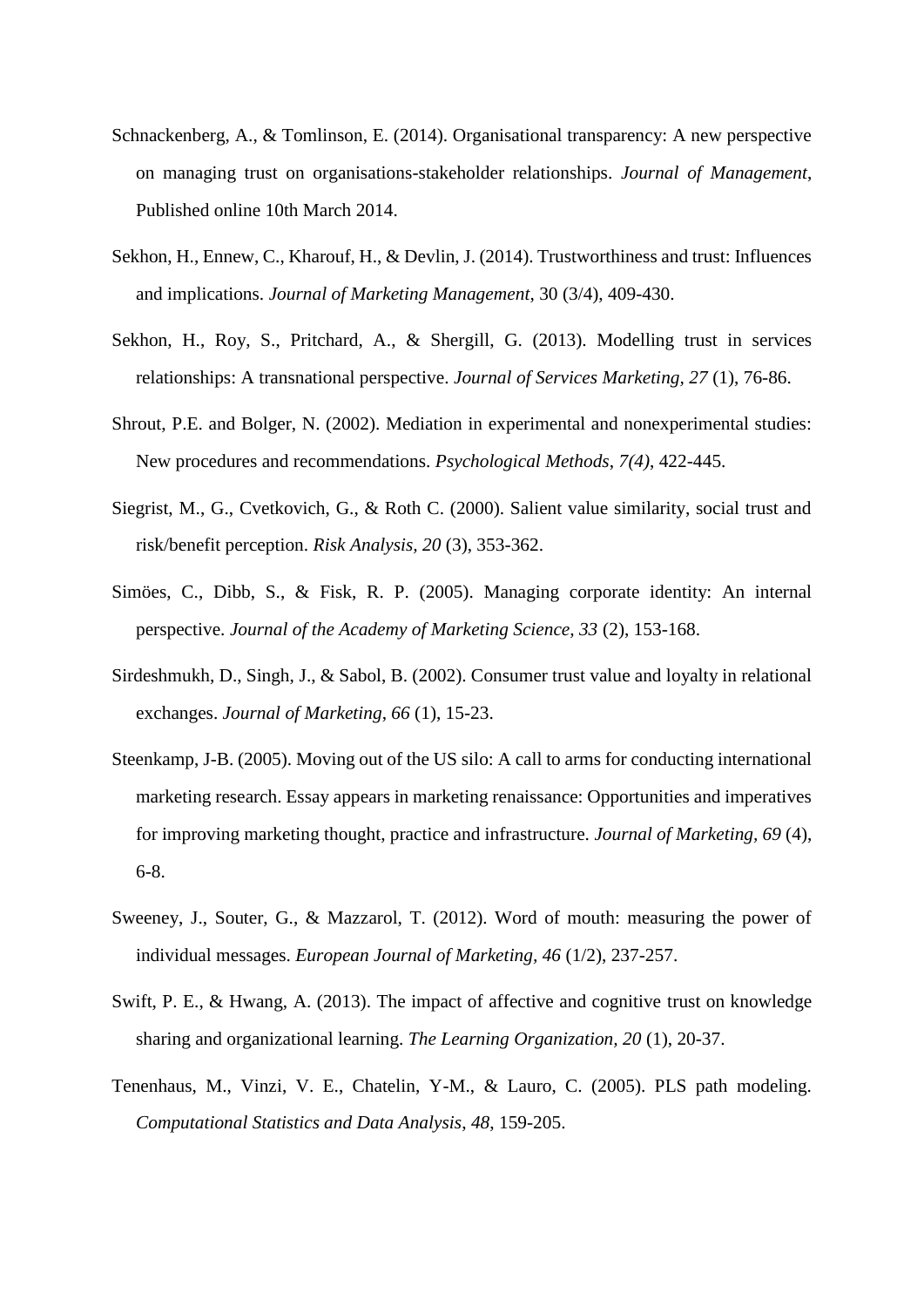- Tran, M. A., Nguyen, B., Melewar, T.C., & Bodoh, J. (2015). Exploring the corporate image formation process. *Qualitative Market Research: An International Journal*, *18 (1)*, 86 – 114.
- Urban, G. L. (2005). Customer advocacy: A new era in marketing? *Journal of Public Policy and Marketing*, *24* (1), 155-159.
- Vermeulen, I., E. & Seeger, D. (2009). Tried and tested: The impact of online hotel reviews on consumer consideration. *Tourism Management, 30* (1), 123-127.
- Walsh, G., Beatty, S. E., & Shiu, E. M. K (2009). The customer-based corporate reputation scale: Scale replication and short-form. *Journal of Business Research, 62* (10), 942-930.
- Wetzels, M., Odekerken-Schröder, G., & Van Oppen, C. (2009). Using PLS path modeling for assessing hierarchical construct models: Guidelines and empirical illustration. *MIS Quarterly*, 177-195.
- Whitener, E., Brodt, S., Korsgaard, A., & Werner, J. (1998). Managers as initiators of trust: An exchange relationship framework for understanding managerial trustworthy behaviour. *Academy of Management Review*, *23* (3), 513-530.
- Worcester, R. (2009). Reflections on corporate reputations *Management Decision, 47* (4), 573- 589.
- Xie, Y., & Peng, S. (2009). How to repair customer trust after negative publicity: The roles of competence, integrity, benevolence, and forgiveness. *Psychology and Marketing*, *26* (7), 572-589.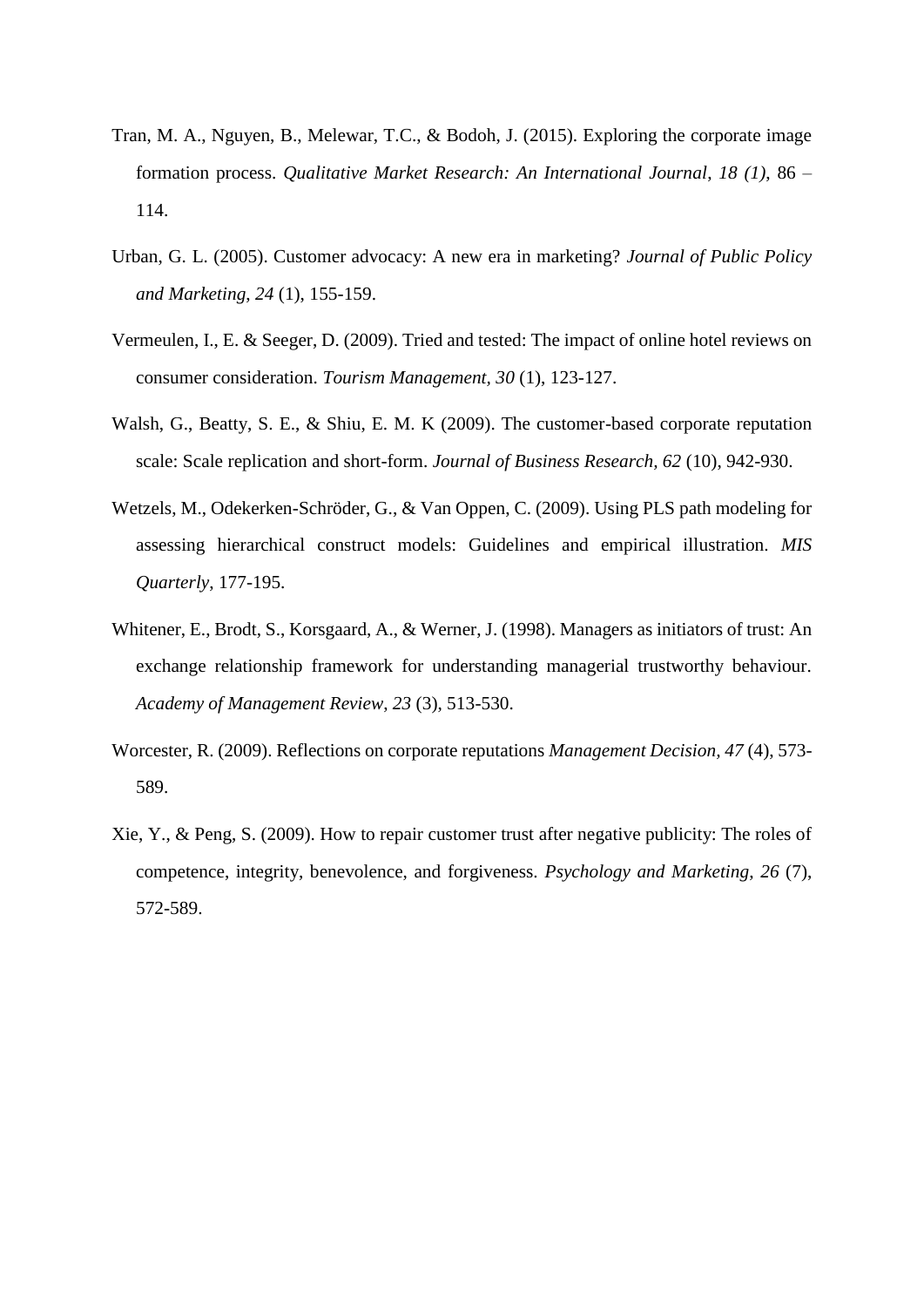

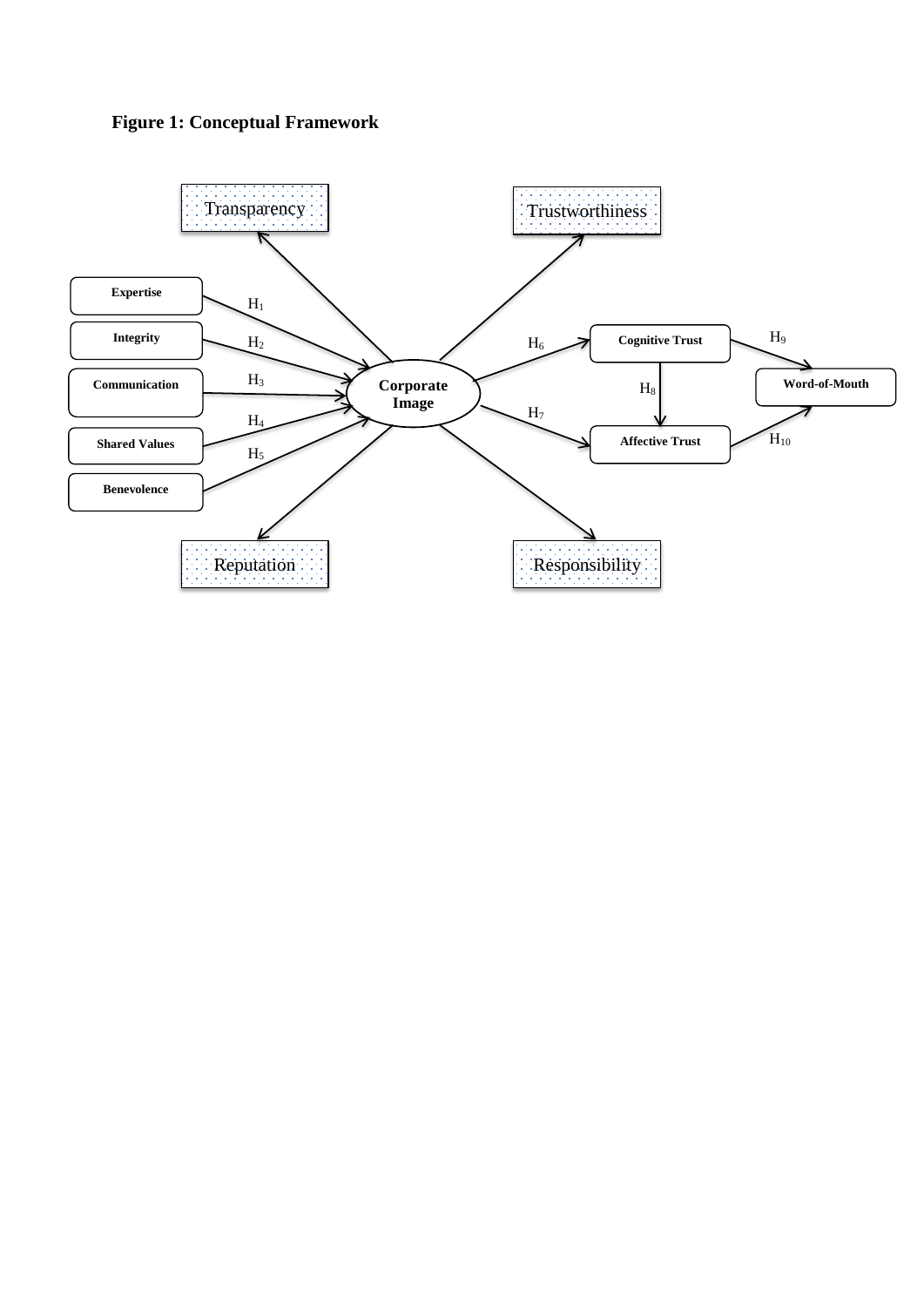**Table 1: Measurement Items and Measurement Properties**

| <b>Expertise</b>                                                                                                        | FL   | CR <sup>1</sup> | $\alpha^2$ | $AVE^3$ |
|-------------------------------------------------------------------------------------------------------------------------|------|-----------------|------------|---------|
| FIFA seems to be efficient (Adapted from Sirdeshmukh, Singh & Sobel,<br>2002)                                           | 0.81 |                 |            |         |
| FIFA seems to be know what they are doing (Adapted from Doney & Canon,<br>(1997)                                        | 0.75 |                 |            |         |
| FIFA possesses the appropriate expertise to do its job properly (Adapted from<br>Sekhon, Ennew, Kharouf & Devlin, 2014) | 0.79 | 0.88            | 0.81       | 0.64    |
| FIFA is generally competent in what it does (Adapted from Sekhon, Ennew,<br>Kharouf & Devlin, 2014)                     | 0.84 |                 |            |         |
| <b>Integrity</b>                                                                                                        |      |                 |            |         |
| As far as I am concerned FIFA keeps its word (Adapted from Sekhon, Ennew,<br>Kharouf & Devlin, 2014)                    | 0.76 |                 |            |         |
| FIFA shows high integrity (Adapted from Morgan & Hunt, 1994)                                                            | 0.86 |                 |            |         |
| FIFA seems to be honest in what it does (Adapted from Sekhon, Ennew,<br>Kharouf & Devlin, 2014)                         | 0.88 | 0.86            | 0.78       | 0.61    |
| FIFA seems to be consistent in what it does (Adapted from Sekhon, Ennew,<br>Kharouf & Devlin, 2014)                     | 0.58 |                 |            |         |
| <b>Communications</b>                                                                                                   |      |                 |            |         |
| FIFA informs fans immediately of new developments (Adapted from Morgan<br>& Hunt, 1994)                                 | 0.87 |                 |            |         |
| FIFA communicates regularly with fans (Adapted from Sekhon, Ennew,<br>Kharouf & Devlin, 2014)                           | 0.81 | 0.86            | 0.76       | 0.67    |
| FIFA communicates openly with fans (Adapted from Sekhon, Ennew,<br>Kharouf & Devlin, 2014)                              | 0.77 |                 |            |         |
| <b>Shared Values</b>                                                                                                    |      |                 |            |         |
| FIFA has the same concerns as me (Adapted from Siegrist, Cvetkovich $\&$<br>Roth, 2000)                                 | 0.89 |                 |            |         |
| FIFA has the same values as me (Adapted from Siegrist, Cvetkovich & Roth,<br>2000)                                      | 0.92 | 0.94            | 0.90       | 0.83    |
| FIFA acts as I would (Adapted from Siegrist, Cvetkovich & Roth, 2000)                                                   | 0.92 |                 |            |         |
| <b>Benevolence</b>                                                                                                      |      |                 |            |         |
| FIFA does whatever it takes to make fans happy (Adapted from Hess, 1995)                                                | 0.90 |                 |            |         |
| FIFA acts in the best interests of fans (Adapted from Sirdeshmukh, Singh $\&$<br>Sobal, 2002)                           | 0.92 | 0.93            | 0.80       | 0.88    |
| FIFA shows respect for the fans (Adapted from Sekhon, Ennew, Kharouf &<br>Devlin 2014)                                  | 0.87 |                 |            |         |
| <b>Trustworthiness</b>                                                                                                  |      |                 |            |         |
| FIFA makes every effort to address fans' needs (Adapted from Sekhon,<br>Ennew, Kharouf & Devlin, 2014)                  | 0.90 |                 |            |         |
| FIFA has a reputation for being honest with fans (Adapted from Doney $\&$<br>Cannon, 1997)                              | 0.92 | 0.95            | 0.94       | 0.84    |
| FIFA has a reputation for looking after fans (Adapted from Sekhon, Ennew,<br>Kharouf & Devlin, 2014)                    | 0.93 |                 |            |         |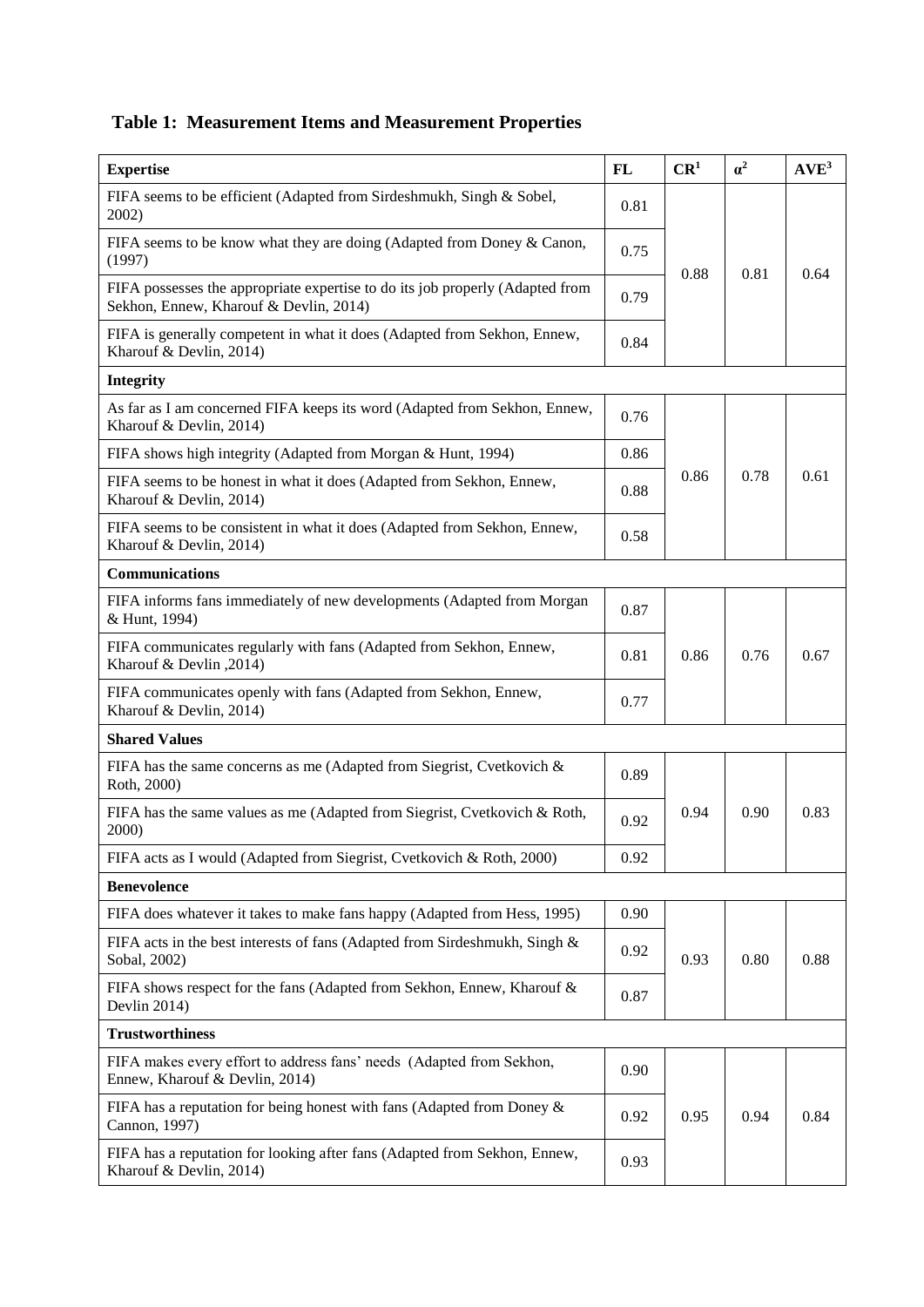| FIFA has a reputation for having fans' interests at heart (Adapted from<br>Sekhon, Ennew, Kharouf & Devlin, 2014) | 0.91 |      |      |      |
|-------------------------------------------------------------------------------------------------------------------|------|------|------|------|
| <b>Cognitive Trust</b>                                                                                            |      |      |      |      |
| I trust FIFA to do what it says it will do (Adapted from Sekhon, Ennew,<br>Kharouf & Devlin, 2014)                | 0.90 |      |      |      |
| I trust FIFA to be dependable (Adapted from Sekhon, Ennew, Kharouf &<br>Devlin, 2014)                             | 0.93 | 0.94 | 0.90 | 0.85 |
| FIFA seems to be very reliable (Adapted from Cummings & Bromiley, 1996)                                           | 0.92 |      |      |      |
| <b>Affective Trust</b>                                                                                            |      |      |      |      |
| I trust FIFA to be truly concerned about me (Adapted from Sekhon, Ennew,<br>Kharouf & Devlin, 2014)               | 0.92 |      |      |      |
| I trust FIFA to be honest and fair with me (Adapted from Sekhon, Ennew,<br>Kharouf & Devlin, 2014)                | 0.93 | 0.96 | 0.95 | 0.86 |
| I trust FIFA to have my best interests at heart (Adapted from Sekhon, Ennew,<br>Kharouf & Devlin, 2014)           | 0.94 |      |      |      |
| <b>Transparency (New Items)</b>                                                                                   |      |      |      |      |
| FIFA takes time with fans to understand who we are                                                                | 0.82 |      |      |      |
| FIFA asks fans like me before making decisions                                                                    | 0.78 |      | 0.88 |      |
| FIFA provides information that is complete                                                                        | 0.80 |      |      |      |
| FIFA provides fans with information that could be verified by an outside<br>source/auditor                        | 0.82 | 0.90 |      | 0.57 |
| FIFA provides fans with information in a language that it clear                                                   | 0.58 |      |      |      |
| FIFA provides fans with more than one side of a controversial issue                                               | 0.82 |      |      |      |
| FIFA provides fans with information that can be compared with previous<br>years                                   | 0.65 |      |      |      |
| Word-of-Mouth                                                                                                     |      |      |      |      |
| I say positive things about FIFA to other people (fans) (Adapted from Roy,<br>2013)                               | 0.90 |      |      |      |
| I often recommend FIFA to others (fans) (Adapted from Fullerton, 2003)                                            | 0.94 |      |      | 0.88 |
| I encourage friends and relatives to become a fan of FIFA (Adapted from Roy,<br>2013)                             | 0.94 | 0.96 | 0.95 |      |
| I will continue to recommend FIFA to others (fans) (Adapted from Fullerton,<br>2003)                              | 0.95 |      |      |      |
| <b>Reputation</b>                                                                                                 |      |      |      |      |
| FIFA treats its fans in a fair manner (Adapted from Walsh, Beatty & Shiu,<br>2009)                                | 0.88 |      |      |      |
| FIFA takes fans' rights seriously (Adapted from Walsh, Beatty & Shiu, 2009)                                       | 0.89 | 0.92 | 0.88 | 0.75 |
| FIFA is concerned about its fans (Adapted from Walsh, Beatty & Shiu, 2009)                                        | 0.89 |      |      |      |
| FIFA has excellent leadership (Adapted from Walsh, Beatty & Shiu, 2009)                                           | 0.79 |      |      |      |
| <b>Responsibility</b>                                                                                             |      |      |      |      |
| FIFA tends to have a high degree of concern for fans (or the game) (Adapted<br>from Lusch & O'Brien, 1997)        | 0.86 | 0.94 | 0.92 | 0.70 |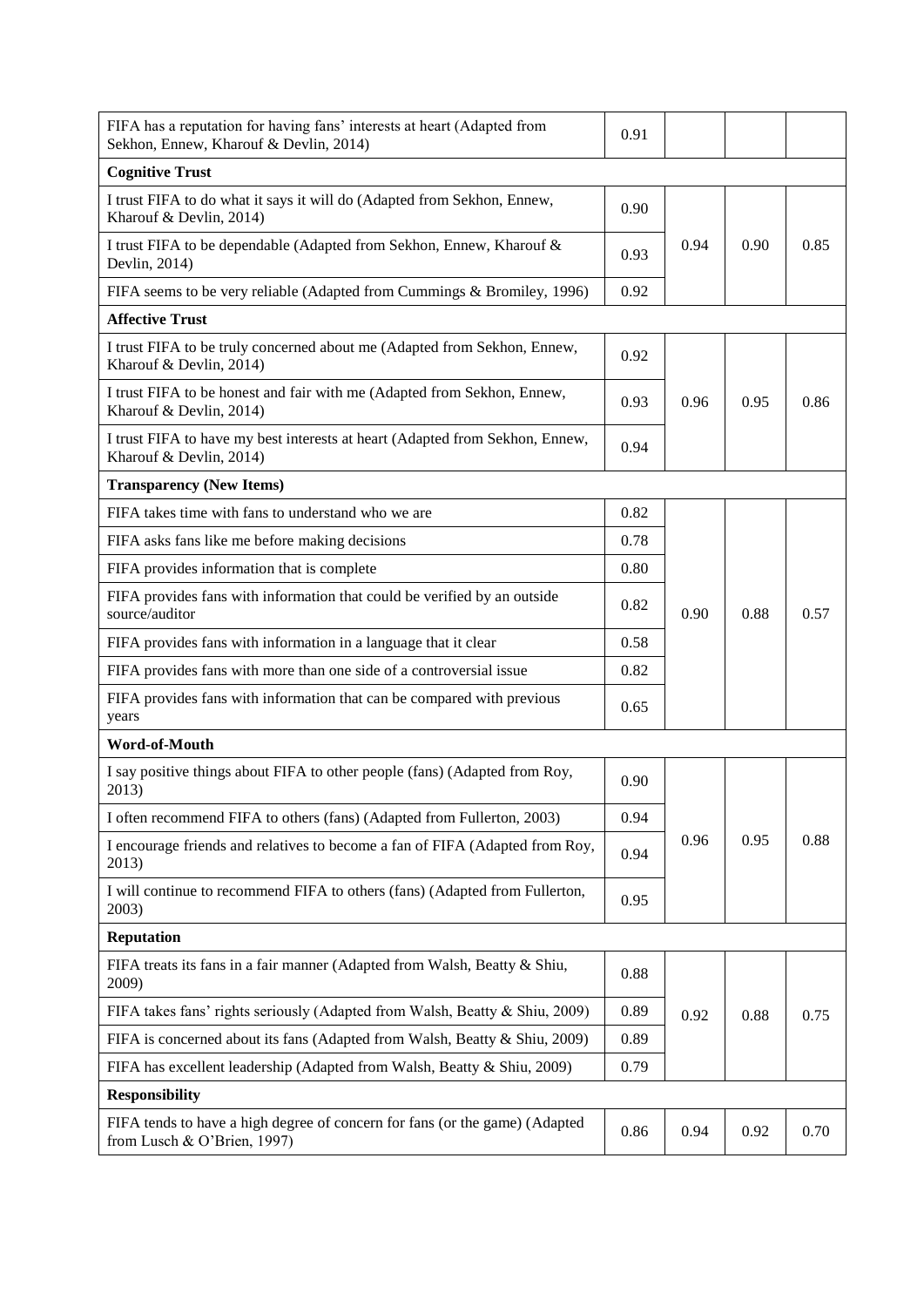| FIFA tends to behave professionally towards fans (or the game) (Adapted<br>from Lusch & O'Brien, 1997)   | 0.79 |  |  |
|----------------------------------------------------------------------------------------------------------|------|--|--|
| FIFA tends to behave responsibly towards fans (or the game) (Adapted from<br>Lusch & O'Brien, $1997$ )   | 0.87 |  |  |
| FIFA tends to engage in ethical practices (Adapted from Lusch & O'Brien,<br>1997)                        | 0.75 |  |  |
| FIFA tends to have a positive influence on fans (or the game) (Adapted from<br>Lusch & O'Brien, $1997$ ) | 0.88 |  |  |
| FIFA tends to have a positive influence on society (Adapted from Lusch $\&$<br>O'Brien, 1997)            | 0.85 |  |  |
| Notes: All the factor loadings (FL) are significant at $p<0.001$                                         |      |  |  |
| 1: Composite Reliability; 2 Cronbach's alpha; 3: Average Variance Extracted                              |      |  |  |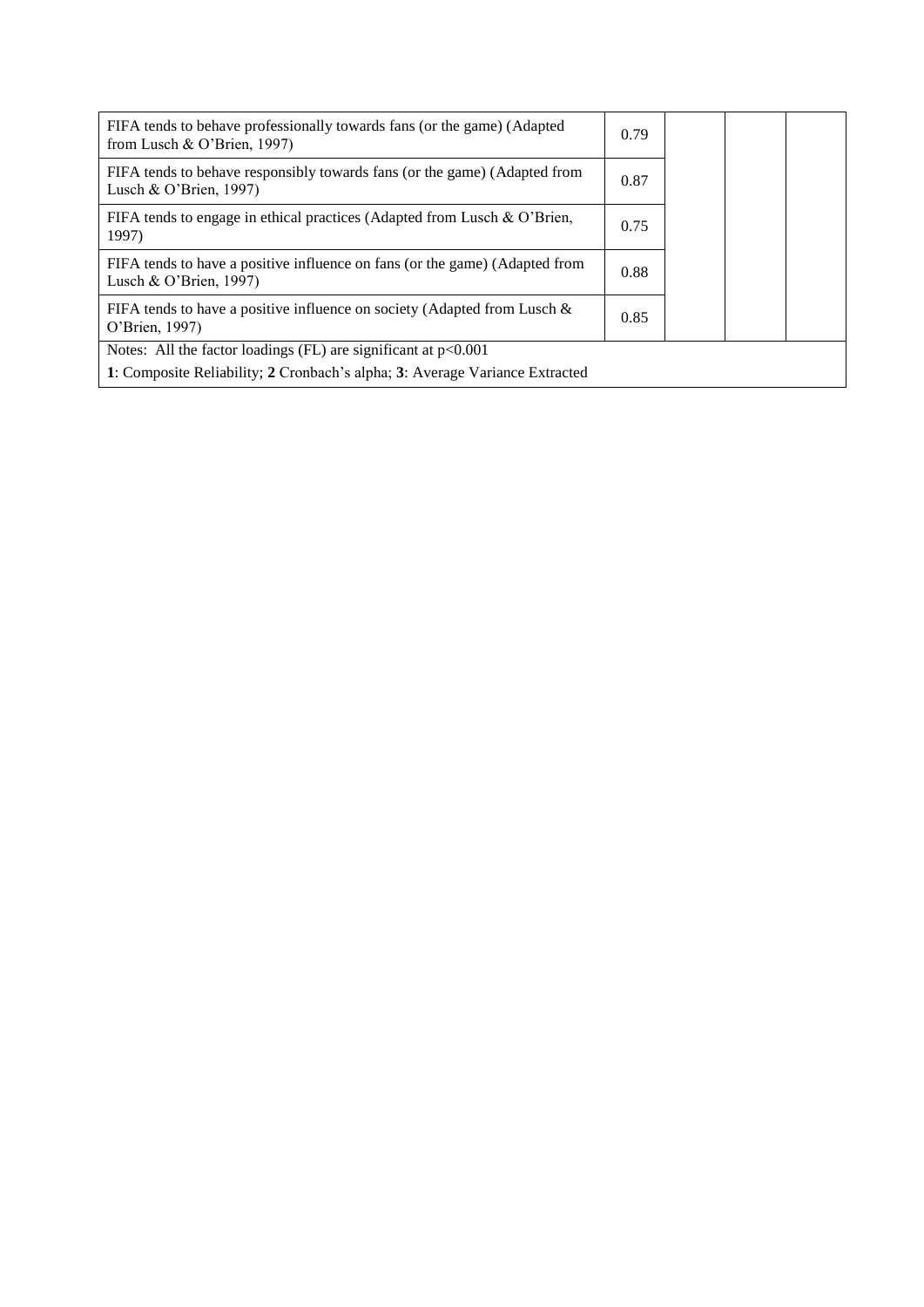## **Table 2: Discriminant Validity**

|                     |      | $\mathbf 2$ | 3    | 4    | 5    | 6    | 7    | 8    | 9    | 10   | 11   | 12   | 13   |
|---------------------|------|-------------|------|------|------|------|------|------|------|------|------|------|------|
| 1. Image            | 0.80 |             |      |      |      |      |      |      |      |      |      |      |      |
| 2. Reputation       | 0.93 | 0.87        |      |      |      |      |      |      |      |      |      |      |      |
| 3. Responsibility   | 0.95 | 0.88        | 0.84 |      |      |      |      |      |      |      |      |      |      |
| 4. Word-of-Mouth    | 0.82 | 0.77        | 0.76 | 0.94 |      |      |      |      |      |      |      |      |      |
| 5. Affective Trust  | 0.90 | 0.84        | 0.83 | 0.80 | 0.94 |      |      |      |      |      |      |      |      |
| 6. Benevolence      | 0.88 | 0.83        | 0.83 | 0.80 | 0.85 | 0.90 |      |      |      |      |      |      |      |
| 7. Cognitive Trust  | 0.81 | 0.76        | 0.75 | 0.73 | 0.77 | 0.75 | 0.92 |      |      |      |      |      |      |
| 8. Communications   | 0.74 | 0.66        | 0.70 | 0.57 | 0.65 | 0.65 | 0.61 | 0.82 |      |      |      |      |      |
| 9. Expertise        | 0.56 | 0.52        | 0.57 | 0.39 | 0.46 | 0.48 | 0.52 | 0.52 | 0.80 |      |      |      |      |
| 10. Integrity       | 0.84 | 0.76        | 0.79 | 0.75 | 0.78 | 0.77 | 0.78 | 0.64 | 0.55 | 0.80 |      |      |      |
| 11. Shared Values   | 0.83 | 0.78        | 0.75 | 0.83 | 0.82 | 0.82 | 0.78 | 0.57 | 0.43 | 0.75 | 0.91 |      |      |
| 12. Transparency    | 0.92 | 0.80        | 0.82 | 0.74 | 0.79 | 0.77 | 0.75 | 0.73 | 0.53 | 0.77 | 0.74 | 0.76 |      |
| 13. Trustworthiness | 0.92 | 0.82        | 0.82 | 0.81 | 0.88 | 0.87 | 0.77 | 0.66 | 0.45 | 0.81 | 0.81 | 0.80 | 0.92 |

**Note:** Diagonal elements are the square roots of the AVE values. Off-diagonal elements are inter-construct correlations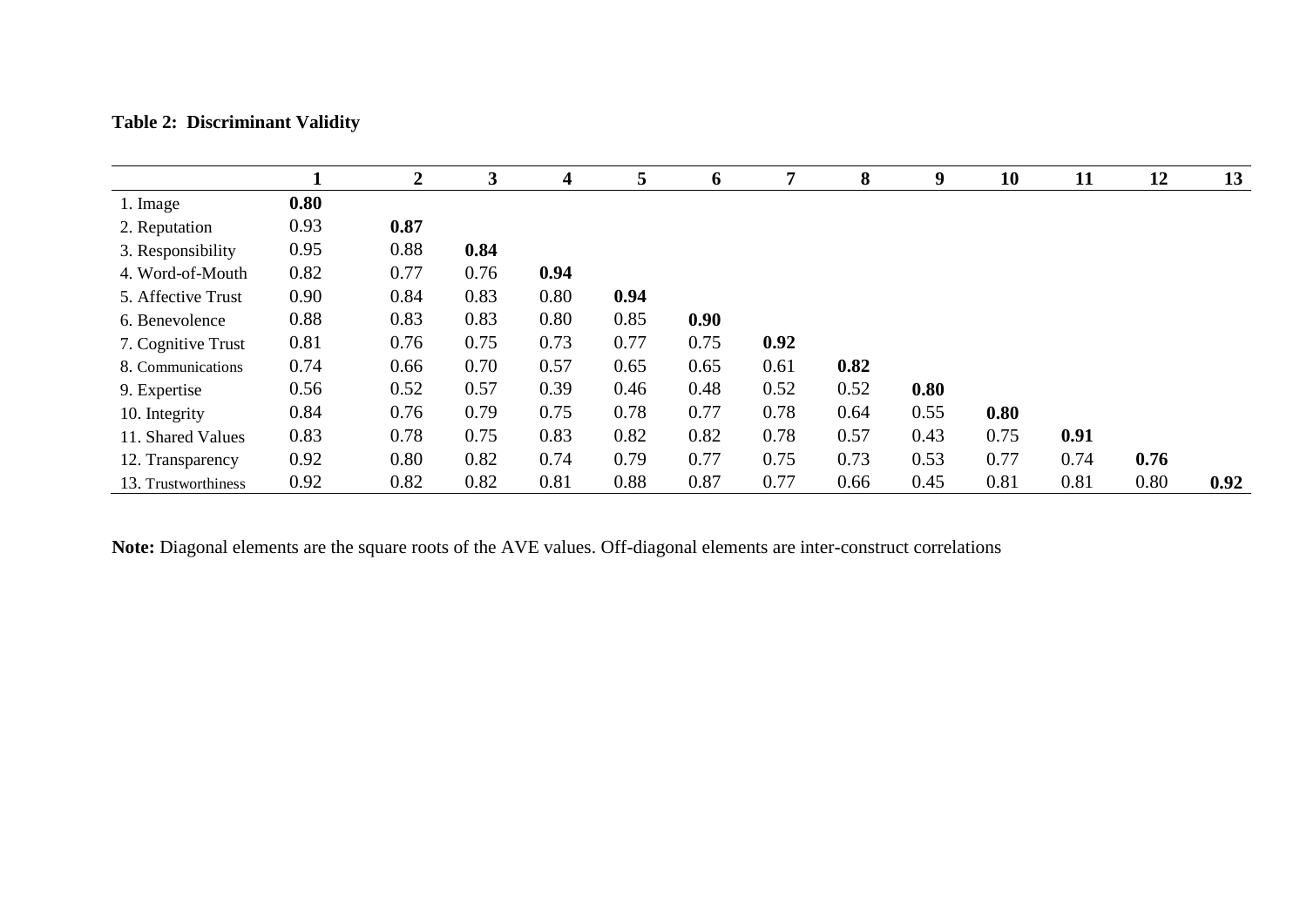| <b>Construct</b>        | REP   | <b>RES</b> | TW   | TR   |
|-------------------------|-------|------------|------|------|
| <b>Reputation (REP)</b> | 0.93  |            |      |      |
| Responsibility (RES)    | 0.46  | 0.95       |      |      |
| Trustworthiness (TW)    | 0.32  | 0.56       | 0.92 |      |
| Transparency (TR)       | 0.42. | 0.63       | 0.66 | 0.92 |

**Table 3: Interdimensional Correlation, Corporate Image and Path Coefficients** 

Notes: Diagonal values in bold represent the factor loadings of first-order dimensions on second-order corporate image construct

**Table 3A: Results of Higher-order Model of Corporate Image** 

| <b>Second-order factor</b> | <b>First-order factors</b> | Loadings | <b>P-value (T-value)</b> |
|----------------------------|----------------------------|----------|--------------------------|
| Corporate Image            | Reputation                 | 0.93     | *** $(89.51)$            |
|                            | Responsibility             | 0.95     | *** $(123.97)$           |
|                            | Transparency               | 0.92     | *** $(81.75)$            |
|                            | Trustworthiness            | 0.92     | *** $(77.16)$            |

Note: \*\*\* represent that all the first-order factor loadings are significant at p<0.001